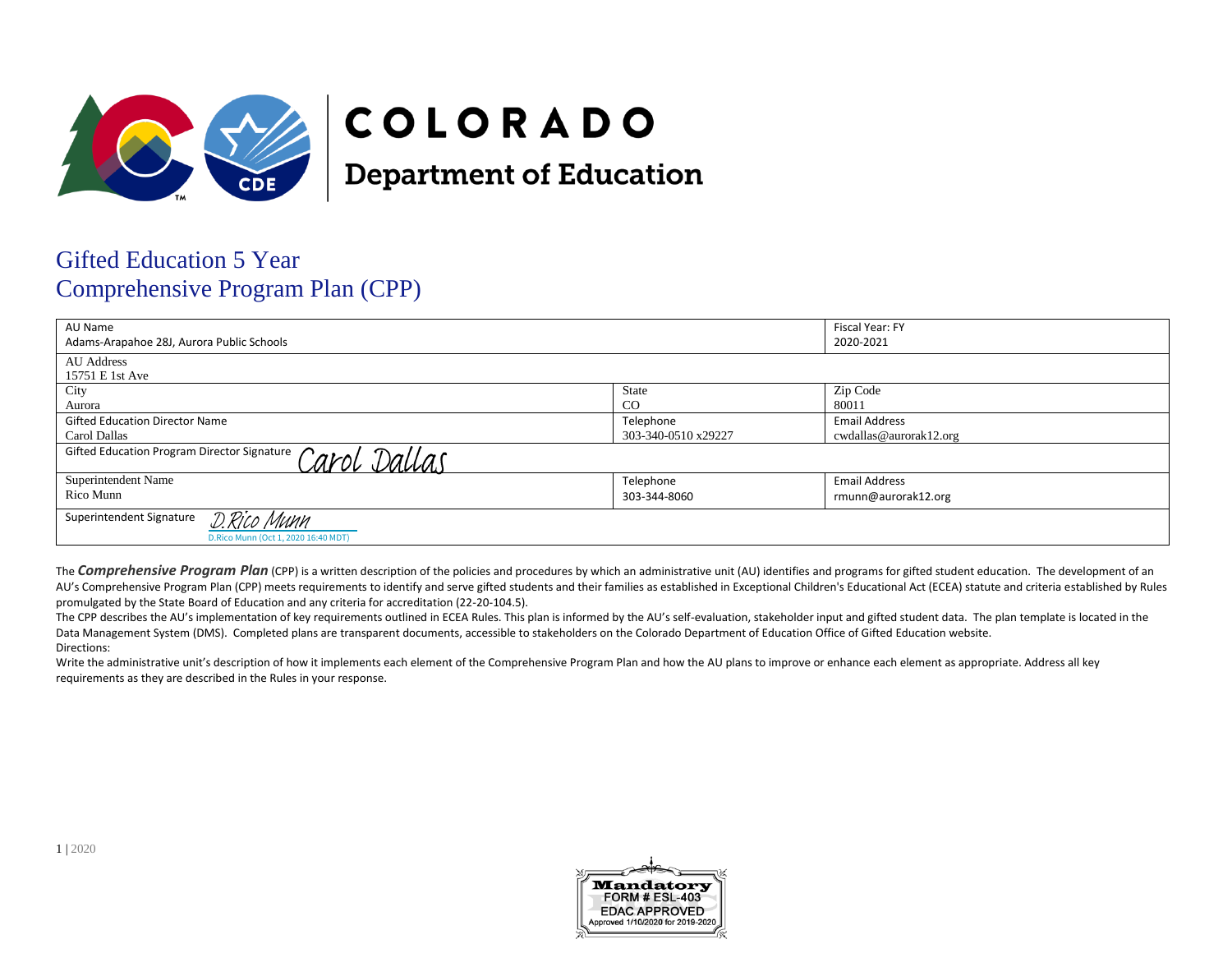| $\epsilon$ comprendition $\epsilon$ is a region of the state $\epsilon$ is a region of $\epsilon$                                                                                                                                                                                                                                                                                                                                                                                                                                                                                                                                                                                                                                                                                                                                                                                                                                                                                                                                                          |                                                                                                                                                                                                                                                                                                                                                                                                                                                                                                                                                                                                                                                                                                                                                                                                                                                                                                                                                                                                                                                                                                                                                                                                                                                                                                                                              |                                                                                                                                                                                                                                                                                                                                                                                                                                                                                                                                                                                                                |
|------------------------------------------------------------------------------------------------------------------------------------------------------------------------------------------------------------------------------------------------------------------------------------------------------------------------------------------------------------------------------------------------------------------------------------------------------------------------------------------------------------------------------------------------------------------------------------------------------------------------------------------------------------------------------------------------------------------------------------------------------------------------------------------------------------------------------------------------------------------------------------------------------------------------------------------------------------------------------------------------------------------------------------------------------------|----------------------------------------------------------------------------------------------------------------------------------------------------------------------------------------------------------------------------------------------------------------------------------------------------------------------------------------------------------------------------------------------------------------------------------------------------------------------------------------------------------------------------------------------------------------------------------------------------------------------------------------------------------------------------------------------------------------------------------------------------------------------------------------------------------------------------------------------------------------------------------------------------------------------------------------------------------------------------------------------------------------------------------------------------------------------------------------------------------------------------------------------------------------------------------------------------------------------------------------------------------------------------------------------------------------------------------------------|----------------------------------------------------------------------------------------------------------------------------------------------------------------------------------------------------------------------------------------------------------------------------------------------------------------------------------------------------------------------------------------------------------------------------------------------------------------------------------------------------------------------------------------------------------------------------------------------------------------|
| <b>Exceptional Children's Education Act Program Element</b>                                                                                                                                                                                                                                                                                                                                                                                                                                                                                                                                                                                                                                                                                                                                                                                                                                                                                                                                                                                                | Please describe how the element is currently<br>implemented in the AU. Address every article of law<br>in each element.                                                                                                                                                                                                                                                                                                                                                                                                                                                                                                                                                                                                                                                                                                                                                                                                                                                                                                                                                                                                                                                                                                                                                                                                                      | If the AU plans to shift practices over the next<br>five years, use the following to explain:<br>Describe the specific action steps (activities,<br>$\bullet$<br>strategies) the AU will take<br>Identify the data, policies and procedures,<br>$\bullet$<br>and/or research that supports the specific<br>steps that were selected<br>$\bullet$<br>Identify who is responsible for implementing<br>these actions steps<br>Provide a timeline for implementation with<br>$\bullet$<br>specific benchmarks and dates<br>Identify the measures used to assess the<br>$\bullet$<br>success of the proposed action |
| Procedures for Parent, Family, and Student Engagement 12.02(2)(a)<br>12.02(2)(a)(i) The program plan shall describe how the AU implements parent, family, and student<br>engagement and communication with regard to gifted education programs that include, but are not<br>limited to: how parents are informed about access to identification procedures; ways to educate<br>parents and families about giftedness or parenting gifted students; information about involvement and<br>progress reporting; what programming options are available to match student strengths and challenges;<br>information about concurrent enrollment; how to be involved in college and career planning; primary<br>languages in the AU, and ways parents and families may participate in the school community.<br>12.02(2)(a)(ii) In multi-district AUs and BOCES, methods of engagement and communication may vary<br>based upon individual district procedures, but each district must have a plan for parent, family, and<br>student communication and engagement. | 12.02(2)(a)(i) Identification processes are outlined on<br>the APS Gifted and Talented website. Brochures are<br>available at schools in the district's top 7 languages<br>that address identification in academic and talent<br>areas. Information is also posted on an APS Gifted and<br>Talented parent Facebook page. Monthly meetings<br>are held for parents of gifted students.<br>Communication is through School Messenger and<br>email. Topics are chosen through parent interest<br>surveys at the end of each meeting. National experts<br>present to parents on topics, such as executive<br>function and gifted intensities. An annual Family<br>Resource Fair is held to connect community partners<br>with extended learning opportunities. Programming<br>opportunities are outlined for parents during the ALP<br>update meeting, which they attend in person or<br>virtually. Progress monitoring of ALPs is discussed<br>quarterly during parent conferences, or as needed.<br>Information regarding gifted identification and<br>programming is shared at regularly scheduled<br>principal meetings, which information is then shared<br>with parents. Information is disseminated through the<br>Chief Academic Officer weekly newsletter to APS staff<br>that is then shared with families through school<br>leaders. |                                                                                                                                                                                                                                                                                                                                                                                                                                                                                                                                                                                                                |
| Definition of "Gifted Student" 12.02(2)(b)<br>$12.02(2)(b)$ The program plan shall include a written definition that is the same as or substantially<br>similar to the definition of "gifted student" specified in section 12.01(16) of these Rules. This definition<br>shall serve as the basis for the implementation of all other program plan elements described below.                                                                                                                                                                                                                                                                                                                                                                                                                                                                                                                                                                                                                                                                                | 12.02(2)(b) Gifted children means those persons<br>between the ages of four and twenty-one whose<br>aptitude or competence in abilities, talents, and<br>potential for accomplishment in one or more domains<br>are so exceptional or developmentally advanced that<br>they require special provisions to meet their<br>educational programming needs. Gifted and talented<br>children are hereafter referred to as gifted students.                                                                                                                                                                                                                                                                                                                                                                                                                                                                                                                                                                                                                                                                                                                                                                                                                                                                                                         |                                                                                                                                                                                                                                                                                                                                                                                                                                                                                                                                                                                                                |
| Identification Procedures 12.02(2)(c)<br>The program plan shall describe the assessment process used by the AU for identifying students who<br>meet the definition specified in section 12.01(16) and for identifying the educational needs of gifted<br>students. The assessment process shall recognize a student's exceptional abilities or potential, interests,<br>and needs in order to guide student instruction and individualized planning and programming. In<br>traditionally underrepresented student groups and visual/music/performing arts student groups or<br>talent pools, identification may require the collection of student information over time, using additional                                                                                                                                                                                                                                                                                                                                                                  | 12.02(2)(c)(i) APS implemented a two year pilot of<br>local norms in twenty P-8 schools. A dramatic shift<br>toward equity was evidenced in both years for<br>minority, ELL, FRL, and 2e students. Beginning 2016-<br>2017 Advisory Boards in each of the talent domains<br>piloted processes year one and implementation of<br>identification in year two. The juried process of<br>portfolios and performance assessments resulted in                                                                                                                                                                                                                                                                                                                                                                                                                                                                                                                                                                                                                                                                                                                                                                                                                                                                                                      |                                                                                                                                                                                                                                                                                                                                                                                                                                                                                                                                                                                                                |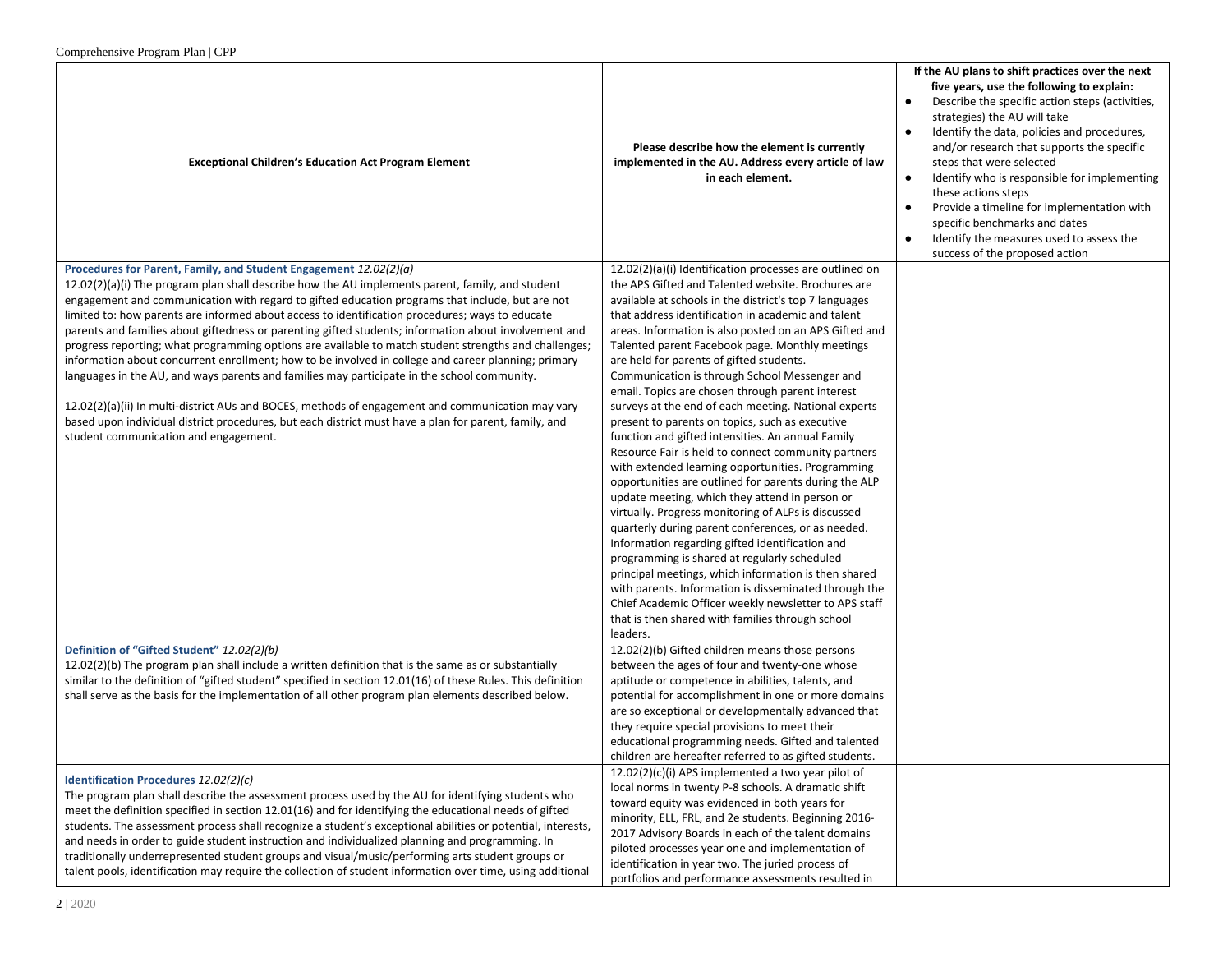data points from a response to intervention approach, or additional assessment. The AU identification procedures shall include, but need not be limited to:

 $12.02(2)(c)(i)$  A method(s) to ensure equal and equitable access for all students. The program plan shall describe the efforts that the AU will make to identify gifted students from all populations, including preschool (if applicable) through twelfth grade students, minority students, economically diverse students, culturally diverse students, students with limited English proficiency and children with disabilities;

 $12.02(2)(c)(ii)$  Referral procedures that seek referrals from a variety of sources, and screening procedures used for conducting identification assessment. Every AU is strongly encouraged to include optional universal screening in identification procedures;

12.02(2)(c)(iii) A time line of no more than 30 school days after a referral to determine whether a student will continue with formal identification assessment, or will receive talent pool designation;

12.02(2)(c)(iv) Implementation of assessments that align with the purpose of identifying exceptionality in the categories of giftedness, and in traditionally underrepresented populations. The AU may choose local assessment tools from the Department's chart of common and varied assessment tools used in identification;

12.02(2)(c)(v) Collection of data for a body of evidence that includes, but is not limited to: assessment results from multiple sources and multiple types of data (i.e. qualitative and quantitative data about achievement, cognitive ability, performance, parent and teacher input, motivation and observations of gifted characteristics/behaviors). The body of evidence contains data to identify the strength area defined in the definition of gifted children and determine appropriate programming services. These same categories are used in data collection and for developing the ALP;

12.02(2)(c)(vi) A review team procedure; and that includes at least one person trained or endorsed in gifted identification and programming;

12.02(2)(c)(vii) A review team procedure for determining identification or a talent pool designation from a body of evidence and for developing individualized ALPs for identified students. When only cognitive ability assessment data meets criteria in a body of evidence, the review team may determine that the student is identified with general or specific intellectual ability. This identification meets the condition of portability.

12.02(2)(c)(viii) A determination letter for parents and school files describing the decision of the review team, and area(s) of giftedness if the student is found to have exceptional abilities; and

 $12.02(2)(c)(ix)$  A communication procedure by which parents are made aware of the identification assessment process for their student, understand the results of the determination, and engage in the development and review of the student's ALP.

more equitable identification, with less under/over representation than academic areas. Gifted students are being identified in all talent areas.

 12.02(2)(c)(ii) GT Leaders seek out referrals from parents, teachers, students, and sometimes the community on a semiannual or annual basis. Upon referral, permission to test forms go out to parents that are accompanied by survey requests to parents, teachers, and the student as part of a collection of a body of evidence. Student work and assessment data gathered by the teacher is included. All students in second and seventh grades receive the universal screen annually in the fall.

12.02(2)(c)(iii) Identification meetings are organized by the GT Leader in the school to determine whether or not to move forward with a gifted or talent pool identification no later than 30 days after receipt of a referral.

12.02(2)(c)(iv) APS uses a variety of assessments to identify students that include CogAT, TTCT, portfolio review, performance assessments, DAS, MAP, and iReady diagnostics.

12.02(2)(c)(v) In addition to the assessments listed above, the body of evidence used to identify includes a parent survey, teacher survey, student survey, a culturally sensitive traits and behaviors matrix, and student work. This data, in concert with dialogue among the teacher, student, and parents, determines the academic goals in the student's area of strength.

12.02(2)(c)(vi) A rigorous synchronous and asynchronous 15 hour course is required of all school GT Leaders. The course assessments include two multiple choice (identification, ALPs) and one final reflection.

12.02(2)(c)(vii) Procedures for identification are clearly outlined in the training mentioned above, and the videos and materials from this training, along with district support and ongoing PD, are available throughout the year for review. When the only qualifying piece of evidence is a CogAT score, the student is identified in "General Intellect."

12.02(2)(c)(viii) Once the review team has made a decision, a letter goes out to parents explaining the designation and assessment scores that were reviewed to make the determination.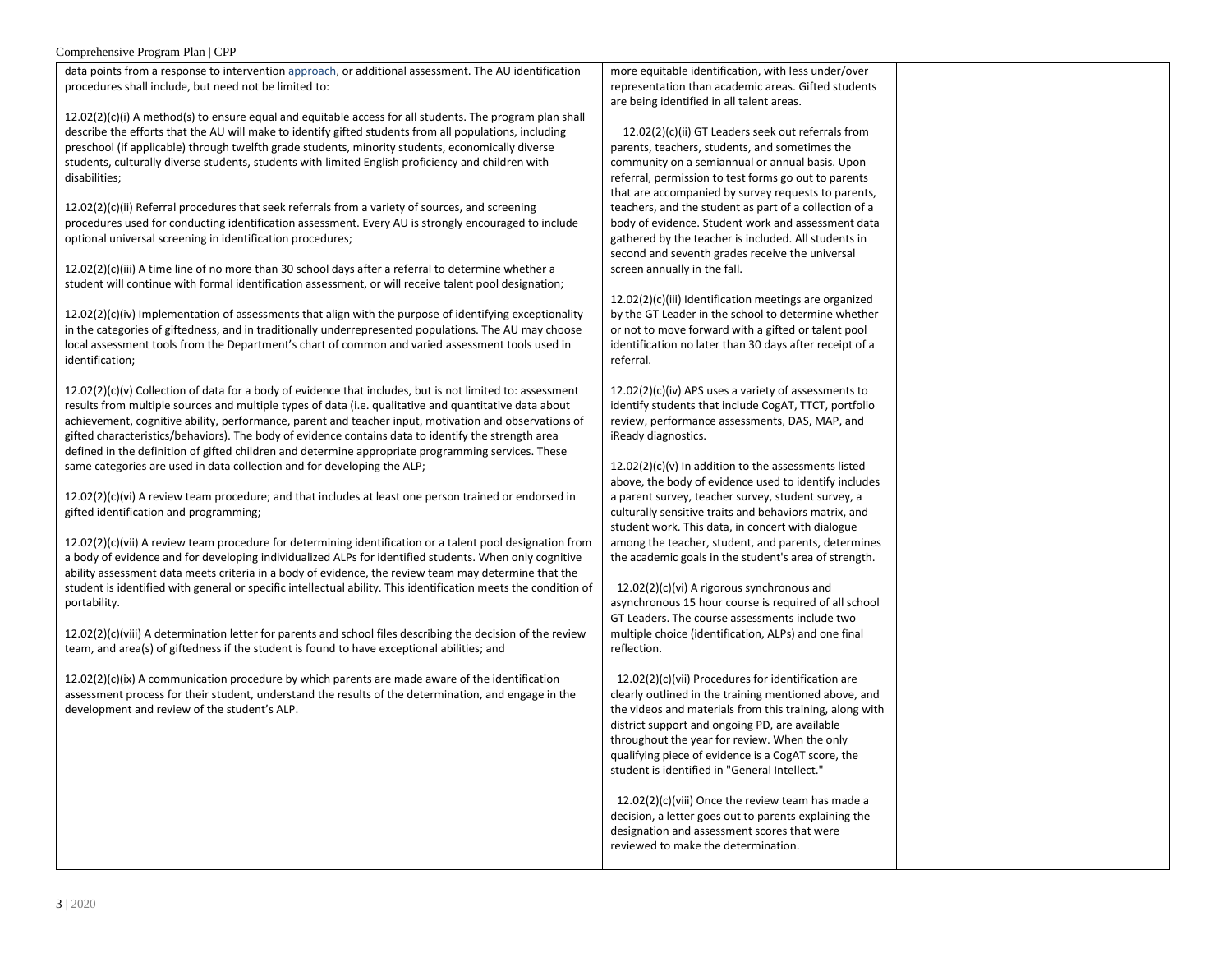|                                                                                                                                                                                                                                                                                                                                                                                                                                                                                                                                                                                                                                                                                                                                                                                                                                                                                                                                                                                                                                                                                                                                                                                                                                                                                                                                                                                                                                                                                                   | $12.02(2)(c)(ix)$ Once a review team has made a<br>determination, letters are sent to parents that detail<br>the process and results for their child. If the student is<br>identified as gifted, parents are encouraged to<br>participate in the creation of an academic and<br>affective goal when ALPs are created.                                                                                                                                                                                                                                                                                                                                                                                                                                                                                                                                                         |  |
|---------------------------------------------------------------------------------------------------------------------------------------------------------------------------------------------------------------------------------------------------------------------------------------------------------------------------------------------------------------------------------------------------------------------------------------------------------------------------------------------------------------------------------------------------------------------------------------------------------------------------------------------------------------------------------------------------------------------------------------------------------------------------------------------------------------------------------------------------------------------------------------------------------------------------------------------------------------------------------------------------------------------------------------------------------------------------------------------------------------------------------------------------------------------------------------------------------------------------------------------------------------------------------------------------------------------------------------------------------------------------------------------------------------------------------------------------------------------------------------------------|-------------------------------------------------------------------------------------------------------------------------------------------------------------------------------------------------------------------------------------------------------------------------------------------------------------------------------------------------------------------------------------------------------------------------------------------------------------------------------------------------------------------------------------------------------------------------------------------------------------------------------------------------------------------------------------------------------------------------------------------------------------------------------------------------------------------------------------------------------------------------------|--|
| Criteria for Determining Exceptional Ability (Giftedness) or Talent Pool 12.02(2)(d)<br>12.02(2)(d)(i) For each category of giftedness defined in 12.01(16), criteria for exceptional ability means:<br>95 percentile or above on a standardized nationally normed test or observation tool, or a rating on a<br>performance assessment that indicates exceptionality/distinguished compared to age mates.<br>12.02(2)(d)(ii) Not meeting criteria on a single assessment tool shall not prevent further data collection<br>or consideration for identification, if other indicators suggest exceptional potential as observed in a<br>body of evidence.<br>$12.02(2)(d)(iii)$ Criteria for screening assessments is a score range less than the 95 percentile ranking or<br>results on observation/performance assessment tools as determined by the AU to determine referrals,<br>further data collection and observation, and/or formation of student talent pools.                                                                                                                                                                                                                                                                                                                                                                                                                                                                                                                            | 12.02(2)(d)(i) APS defines criteria for giftedness as a<br>CogAT score in the 95th percentile and above. The<br>local pilot included students in the top five percent of<br>their school in reading and math as being exceptional<br>compared to peers. Talent pool criteria are 80th to<br>94th percentile on a CogAT. The pilot included the top<br>five percent of the school's grade level in reading and<br>math as a talent pool or high potential.<br>12.02(2)(d)(ii) When a student CogAT score is just<br>below 95th percentile and all other indicators are<br>exceptional compared to peers, that student is<br>identified as gifted.<br>12.02(2)(d)(iii) The top ten percent of the scores of<br>all second and seventh grade students who take the<br>universal screen are then given the full CogAT to<br>determine possible gifted identification.             |  |
| Identification Portability 12.02(2)(e)<br>Identification portability shall be based upon AU implementation of statewide identification procedures<br>required in Section 12.02(2)(c) and use of criteria set for exceptionality in Section 12.02(2)(d) and<br>determination of a student's identification in one or more of the categories of giftedness as described in<br>the state definition of gifted children in Section 12.01(16). Administrative units shall implement<br>procedures for statewide portability of identification that include, but may not be limited to:<br>$12.02(2)(e)(i)$ A requirement that the sending school/district transfer the body of evidence for<br>identification and the ALP with student records when the student moves from one district to another;<br>$12.02(2)(e)(ii)$ Review of the transferred student's ALP within 45 school days of start date to determine<br>programming options and services that serve the identified area(s) according to the district and<br>community resources of the receiving district;<br>$12.02(2)(e)(iii)$ If the receiving district finds the body of evidence to be incomplete, the receiving district<br>shall consult with, as practical, the former district, parents, and student and re-evaluate the<br>identification determination; and.<br>$12.02(2)(e)(iv)$ Communication to parents within 60 school days of start date about how the new district<br>will meet the needs outlined in the student's ALP | 12.02(2)(e)(i) The body of evidence used to identify a<br>student as gifted is housed in the student's CUM<br>folder and is also documented in Infinite Campus.<br>$12.02(2)(e)(ii)$ When an APS school enrolls a new<br>gifted student, the school requests a copy of the ALP<br>from the former school or district when the ALP is not<br>found in the transferred CUM file, in order to<br>determine programming for the student within 45<br>days of enrollment.<br>$12.02(2)(e)(iii)$ If the body of evidence for an<br>incoming gifted student is insufficient to determine<br>programming, additional information is sought from<br>the parents. If the data is still insufficient, the<br>identification process will begin.<br>12.02(2)(e)(iv) Schools determine incoming gifted<br>student needs and programming within 60 days and<br>communicate this to parents. |  |
| Advanced Learning Plan Content 12.02(2)(f)<br>The AU shall develop an ALP for every gifted student according to the student's determined area(s) of<br>giftedness, interests, and instructional and affective needs. The ALP shall be considered in educational<br>planning toward post-secondary readiness outcomes and decision-making concerning subsequent<br>programming for that student and be used in the articulation/transition process, preschool (if<br>applicable) through grade 12. At the high school level ALPs may blend with the student's individualized                                                                                                                                                                                                                                                                                                                                                                                                                                                                                                                                                                                                                                                                                                                                                                                                                                                                                                                       | 12.02(2)(f)(i) A student profile is populated in IC when<br>an ALP is started. This information is augmented by<br>current student interests and learning style in the<br>body of the ALP and is in compliance with<br>confidentiality guidelines. Emerging areas of strength<br>are explored during the annual ALP update conference<br>in the fall.                                                                                                                                                                                                                                                                                                                                                                                                                                                                                                                         |  |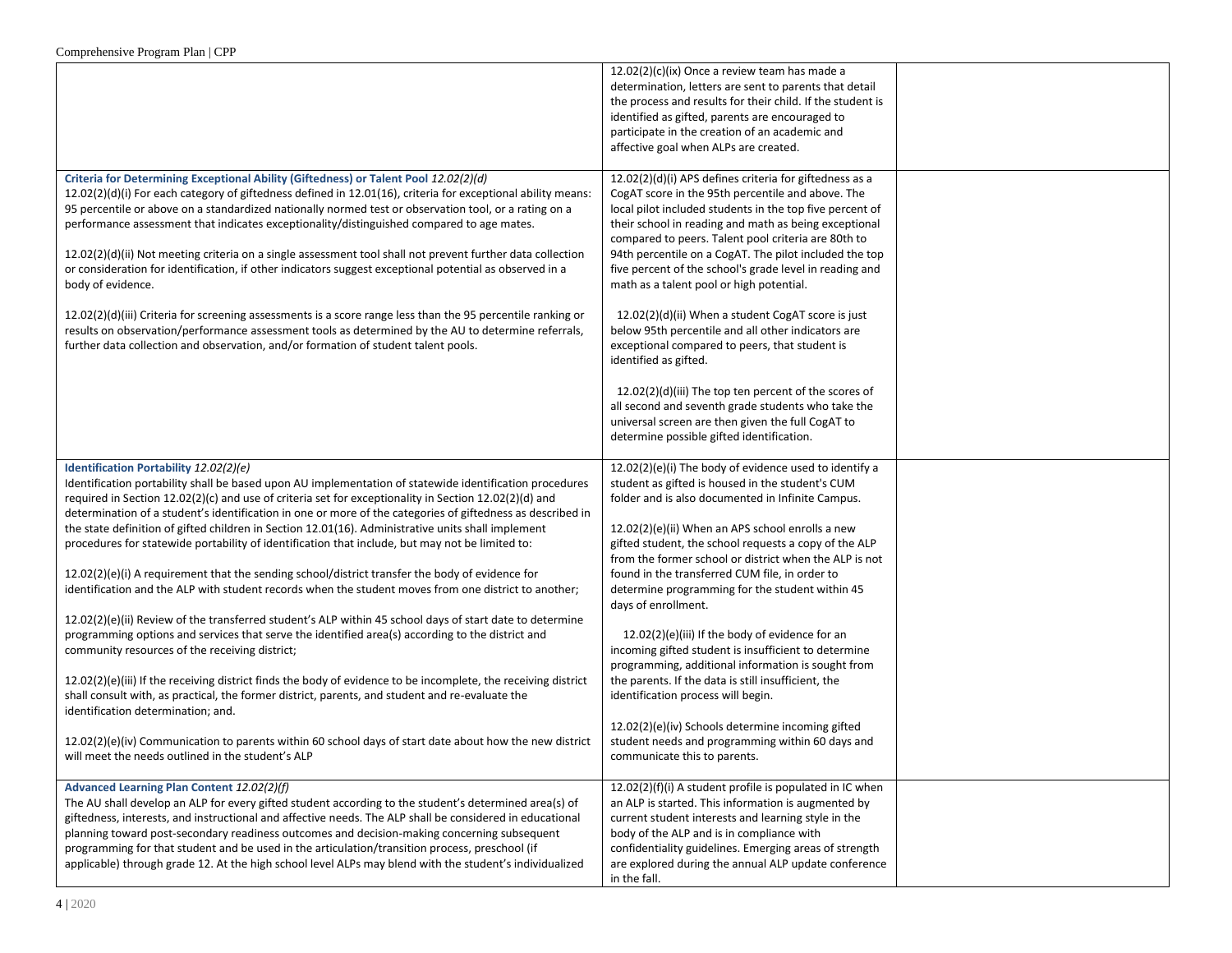| career and academic plan (ICAP) if all content of the ALP are inclusive in the ICAP which includes          |                                                          |  |
|-------------------------------------------------------------------------------------------------------------|----------------------------------------------------------|--|
| achievement and affective goals. The ALP content shall include, but not be limited to:                      | 12.02(2)(f)(ii) ALPs include a minimum of both one       |  |
|                                                                                                             | academic (in each area of content strength) and one      |  |
| 12.02(2)(f)(i) A student profile described in a body of evidence. This profile shall be subject to the AU's | affective SMART goal that are Standards based            |  |
| student records confidentiality guidelines. The local AU determines periodic updates of the student         | (including gifted Standards). Goals are progress         |  |
| profile, especially in terms of interests, and/or demonstration of previously unidentified strengths;       | monitored at least quarterly and specify time period     |  |
|                                                                                                             | and assessment for determining attainment. Career        |  |
| 12.02(2)(f)(ii) A working-document section of the ALP. This portion of the ALP records annual               | exploration and goals are recorded in a section          |  |
| measurable, attainable achievement and affective goals and progress. Achievement goals are standards-       | designated for that purpose. Affective goals often       |  |
| based statements in strength area(s). Additional achievement goals may be needed to address                 | focus on CASEL competencies and executive                |  |
| documented achievement gaps or career interest. Affective goals reflect development of personal,            | functioning skills.                                      |  |
| social, communication, leadership, and/or cultural competency;                                              |                                                          |  |
|                                                                                                             | 12.02(2)(f)(iii) ALP goals are accompanied by outlined,  |  |
| 12.02(2)(f)(iii) Description or delineation of supplemental curriculum, activities, specific programs or    | specific instructional strategies, extensions, and       |  |
| coursework, specific strategies, and/or extended or expanded learning opportunities available in the AU     | enrichment, and teacher and student (and often           |  |
| that match a student's strength area(s) and support the goals;                                              | parent) actions that will support goal attainment in     |  |
|                                                                                                             | the student's area of strength.                          |  |
| $12.02(2)(f)(iv)$ Progress reports that align with the AU's or member district's schedule for parent-       |                                                          |  |
| reporting and/or conferences about student progress. Adjustments to goals and programming options           | 12.02(2)(f)(iv) ALPs are progress monitored              |  |
| may occur during any progress reporting period;                                                             | quarterly to align with parent conferences. ALPs are     |  |
|                                                                                                             | presented to parents and students as living              |  |
| 12.02(2)(f)(v) Personnel involved in ALP development, and in progress report meetings or conferences,       | documents that may be adjusted when needed.              |  |
| including, but not limited to classroom teacher(s), student, parents, gifted education staff or staff with  |                                                          |  |
| training in gifted education identification and programming, and support staff as appropriate.              | 12.02(2)(f)(v) Parents, teachers, and students are       |  |
|                                                                                                             | invited to ALP meetings. In addition, other support      |  |
|                                                                                                             | staff, such as special education teachers, are invited   |  |
|                                                                                                             | when appropriate. The annual, in-depth training in       |  |
|                                                                                                             | gifted identification and ALP development is required    |  |
|                                                                                                             | of all school GT Leaders who are responsible for         |  |
|                                                                                                             | organizing and attending identification and ALP          |  |
|                                                                                                             | meetings. District Gifted and Talented staff attend      |  |
|                                                                                                             | these meetings as well, when support is needed.          |  |
| ALP Procedures and Responsibilities 12.02(2)(g)                                                             | 12.02(2)(g)(ii) Each school has one or more GT Leaders   |  |
| $12.02(2)(g)(ii)$ Personnel assigned with the responsibility for development and monitoring. At minimum     | who are responsible for organizing ALP development       |  |
| the student's parents and classroom teachers should be familiar with and support ALP goals, and/or          | meetings to which the student, classroom or content      |  |
| write ALP measurable goals according to local procedures. Gifted education resource personnel may           | teachers, parents, and others are invited. ALP goals     |  |
| assist in the writing of goals, but may not be the sole custodian of the ALP. Goals are written and aligned | are then created collaboratively. Schools are            |  |
| with classroom tiered instruction and expanded learning opportunities for supplemental or intensive         | encouraged to choose GT Leaders who sit on school        |  |
| programming;                                                                                                | Instructional Leadership Teams with a knowledge of       |  |
|                                                                                                             | tiered and extended opportunities, so they may be a      |  |
| $12.02(2)(g)(iii)$ A method to develop student awareness and active participation in the ALP process;       | resource in goal development.                            |  |
| $12.02(2)(g)(iv)$ A process for management of ALPs within the cumulative file system including a            | 12.02(2)(g)(iii) Students are the primary driver of goal |  |
| procedure for transferring ALPs between grade levels, school levels, and districts. It is highly encouraged | development (as they are able) through questioning       |  |
| that ALPs are written by those working with the gifted student and that the ALP is an ongoing plan for      | and discussions in ALP meetings and parent               |  |
| coursework, tiered instruction, and increasing performance in the student's area of strength. ALP goals     | conferences. Teachers, parents, GT Leaders, and          |  |
| should be written or reviewed for current relevancy to teachers and students at the beginning of the        | others are a resource and support to ensure that goals   |  |
| school year;                                                                                                | are meaningful and attainable and to give them           |  |
|                                                                                                             | context and make them actionable.                        |  |
| $12.02(2)(g)(v)$ An ALP progress reporting timeline. The review of progress integrates with ongoing         |                                                          |  |
| conference or reporting periods of the district. It is highly encouraged that ALPs be student-led at the    | 12.02(2)(g)(iv) Copies of ALPs are housed in student     |  |
| secondary level; and                                                                                        | CUM files that are then transferred between grade        |  |
|                                                                                                             | levels, new schools, and other districts. ALPs are       |  |
|                                                                                                             | written collaboratively by those who work closely with   |  |
|                                                                                                             |                                                          |  |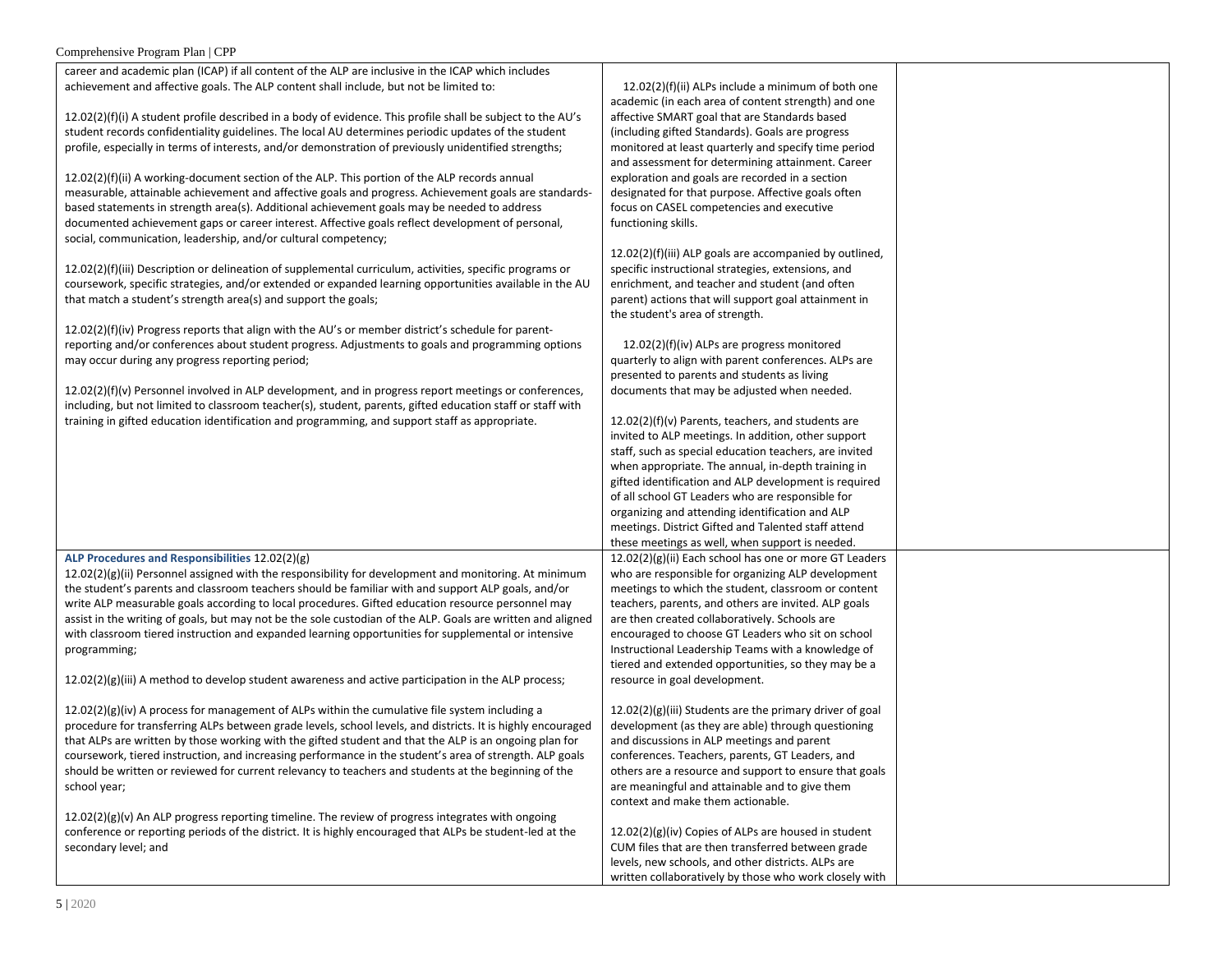| the review of progress. Evidence may include, but is not limited to: signature, electronic signature or<br>teacher. That classroom or content teacher is then<br>checkbox of involvement, checklist, or other assurance supporting the student's growth. If after 3<br>responsible for progress monitoring the ALP goal and<br>documented attempts to contact the parents for signature, no parental signature is obtained, school<br>reporting to parents during conferences. ALPs are<br>personnel shall continue with ALP implementation and continue to engage parents in the process.<br>updated at least annually in the fall.<br>$12.02(2)(g)(v)$ Progress monitoring of ALP goals<br>aligns with grade reports and parent conferences,<br>although progress monitoring may happen more<br>frequently when needed. Students are the drivers<br>behind goal development, especially at the secondary<br>level.<br>12.02(2)(g)(vi) Those who are invited and those who<br>attend ALP meetings are recorded in IC, along with<br>dates and descriptions of topics, i.e. "development of<br>academic and affectives goals." Parents who are<br>unable to attend either in person or virtually are sent<br>home a survey form that solicits their input into the<br>ALP. Parents are given two copies of the ALP after<br>goals are written, one to keep and one to sign and<br>return, with the understanding that it is a living<br>document and may be revised as needed. If parents<br>don't return the signed ALP copy after three attempts<br>to obtain it, the ALP goals move ahead as outlined.<br>12.02(2)(h)(i) Ongoing professional development<br>Programming $12.02(2)(h)$<br>12.02(2)(h)(i) The program plan shall describe the programming components, options, and strategies<br>opportunities are offered to school staff, which<br>that will be implemented by the AU and schools to appropriately address the educational needs of<br>include differentiation strategies at all grade levels<br>gifted students. Programming shall match the academic strengths and interests of the gifted student.<br>and equity in gifted education. Resources that support<br>Other educational or affective needs shall be addressed according to the individual student's profile.<br>gifted students' needs and are informed by ALP goals<br>are identified and developed by school GT Leaders<br>Programming components, options, and strategies shall include, but need not be limited to:<br>who sit on Instructional Leadership Teams.<br>$12.02(2)(h)(i)(A)$ Alignment of the gifted student's assessment data and ALP goals to programming<br>options in the areas of giftedness;<br>$12.02(2)(h)(i)(A)$ ALP goals are aligned with and<br>informed by a body of evidence that includes student<br>12.02(2)(h)(i)(B) Structures or type of delivery by which gifted students are served at the different<br>assessment data.<br>school levels (e.g., the general classroom, resource location, small instructional group, and/or pullout for<br>direct and extended instruction aligned to strength area);<br>12.02(2)(h)(i)(B) Delivery of gifted programming may<br>12.02(2)(h)(i)(C) Support in differentiated instruction and methods (e.g., acceleration, cluster grouping<br>include differentiated instruction, cluster grouping,<br>small group instruction, accelerated content or grade,<br>and higher order thinking skills);<br>curriculum compacting, and pull out or push in<br>12.02(2)(h)(i)(D) Affective and guidance support systems (e.g., social skills training, early college and<br>programs that are aligned to students' areas of<br>career planning);<br>strength. In addition APS offers tier III instruction to<br>gifted students through Aurora Quest K-8, our gifted<br>12.02(2)(h)(i)(E) Diverse content options provided for gifted students in their areas of strength (e.g.,<br>magnet school.<br>mentorship, Socratic seminars, advanced math, honors courses);<br>12.02(2)(h)(i)(C) Differentiated opportunities<br>12.02(2)(h)(i)(F) The means by which articulation for preschool (if applicable) through grade 12 is<br>include content, process, product, and environment.<br>When differentiation is focused on instruction and<br>planned and implemented;<br>process, increased critical thinking and rigor are<br>12.02(2)(h)(i)(G) Pre-collegiate and/or pre-advanced placement support;<br>supported by Depth and Complexity and<br>differentiation strategies, such as deeper questions,<br>12.02(2)(h)(i)(H) ALP development and reviews conducted through the collaborative efforts of the<br>imposing constraints, explicitly taught thinking skills, |                                                                                                      |                                                 |  |
|----------------------------------------------------------------------------------------------------------------------------------------------------------------------------------------------------------------------------------------------------------------------------------------------------------------------------------------------------------------------------------------------------------------------------------------------------------------------------------------------------------------------------------------------------------------------------------------------------------------------------------------------------------------------------------------------------------------------------------------------------------------------------------------------------------------------------------------------------------------------------------------------------------------------------------------------------------------------------------------------------------------------------------------------------------------------------------------------------------------------------------------------------------------------------------------------------------------------------------------------------------------------------------------------------------------------------------------------------------------------------------------------------------------------------------------------------------------------------------------------------------------------------------------------------------------------------------------------------------------------------------------------------------------------------------------------------------------------------------------------------------------------------------------------------------------------------------------------------------------------------------------------------------------------------------------------------------------------------------------------------------------------------------------------------------------------------------------------------------------------------------------------------------------------------------------------------------------------------------------------------------------------------------------------------------------------------------------------------------------------------------------------------------------------------------------------------------------------------------------------------------------------------------------------------------------------------------------------------------------------------------------------------------------------------------------------------------------------------------------------------------------------------------------------------------------------------------------------------------------------------------------------------------------------------------------------------------------------------------------------------------------------------------------------------------------------------------------------------------------------------------------------------------------------------------------------------------------------------------------------------------------------------------------------------------------------------------------------------------------------------------------------------------------------------------------------------------------------------------------------------------------------------------------------------------------------------------------------------------------------------------------------------------------------------------------------------------------------------------------------------------------------------------------------------------------------------------------------------------------------------------------------------------------------------------------------------------------------------------------------------------------------------------------------------------------------------------------------------------------------------------------------------------------------------------------------------------------------------------------------------------------------------------------------------------------------------------------------------------------------------------------------------------------------------------------------------------------------------------------------------------------------------------------------------------------------------------------------------------------------------------------------------------------------------------------------------------------------------|------------------------------------------------------------------------------------------------------|-------------------------------------------------|--|
|                                                                                                                                                                                                                                                                                                                                                                                                                                                                                                                                                                                                                                                                                                                                                                                                                                                                                                                                                                                                                                                                                                                                                                                                                                                                                                                                                                                                                                                                                                                                                                                                                                                                                                                                                                                                                                                                                                                                                                                                                                                                                                                                                                                                                                                                                                                                                                                                                                                                                                                                                                                                                                                                                                                                                                                                                                                                                                                                                                                                                                                                                                                                                                                                                                                                                                                                                                                                                                                                                                                                                                                                                                                                                                                                                                                                                                                                                                                                                                                                                                                                                                                                                                                                                                                                                                                                                                                                                                                                                                                                                                                                                                                                                                                            | $12.02(2)(g)(vi)$ A system to show evidence of parent engagement and input in ALP development and in | the student, typically the classroom or content |  |
|                                                                                                                                                                                                                                                                                                                                                                                                                                                                                                                                                                                                                                                                                                                                                                                                                                                                                                                                                                                                                                                                                                                                                                                                                                                                                                                                                                                                                                                                                                                                                                                                                                                                                                                                                                                                                                                                                                                                                                                                                                                                                                                                                                                                                                                                                                                                                                                                                                                                                                                                                                                                                                                                                                                                                                                                                                                                                                                                                                                                                                                                                                                                                                                                                                                                                                                                                                                                                                                                                                                                                                                                                                                                                                                                                                                                                                                                                                                                                                                                                                                                                                                                                                                                                                                                                                                                                                                                                                                                                                                                                                                                                                                                                                                            |                                                                                                      |                                                 |  |
|                                                                                                                                                                                                                                                                                                                                                                                                                                                                                                                                                                                                                                                                                                                                                                                                                                                                                                                                                                                                                                                                                                                                                                                                                                                                                                                                                                                                                                                                                                                                                                                                                                                                                                                                                                                                                                                                                                                                                                                                                                                                                                                                                                                                                                                                                                                                                                                                                                                                                                                                                                                                                                                                                                                                                                                                                                                                                                                                                                                                                                                                                                                                                                                                                                                                                                                                                                                                                                                                                                                                                                                                                                                                                                                                                                                                                                                                                                                                                                                                                                                                                                                                                                                                                                                                                                                                                                                                                                                                                                                                                                                                                                                                                                                            |                                                                                                      |                                                 |  |
|                                                                                                                                                                                                                                                                                                                                                                                                                                                                                                                                                                                                                                                                                                                                                                                                                                                                                                                                                                                                                                                                                                                                                                                                                                                                                                                                                                                                                                                                                                                                                                                                                                                                                                                                                                                                                                                                                                                                                                                                                                                                                                                                                                                                                                                                                                                                                                                                                                                                                                                                                                                                                                                                                                                                                                                                                                                                                                                                                                                                                                                                                                                                                                                                                                                                                                                                                                                                                                                                                                                                                                                                                                                                                                                                                                                                                                                                                                                                                                                                                                                                                                                                                                                                                                                                                                                                                                                                                                                                                                                                                                                                                                                                                                                            |                                                                                                      |                                                 |  |
|                                                                                                                                                                                                                                                                                                                                                                                                                                                                                                                                                                                                                                                                                                                                                                                                                                                                                                                                                                                                                                                                                                                                                                                                                                                                                                                                                                                                                                                                                                                                                                                                                                                                                                                                                                                                                                                                                                                                                                                                                                                                                                                                                                                                                                                                                                                                                                                                                                                                                                                                                                                                                                                                                                                                                                                                                                                                                                                                                                                                                                                                                                                                                                                                                                                                                                                                                                                                                                                                                                                                                                                                                                                                                                                                                                                                                                                                                                                                                                                                                                                                                                                                                                                                                                                                                                                                                                                                                                                                                                                                                                                                                                                                                                                            |                                                                                                      |                                                 |  |
|                                                                                                                                                                                                                                                                                                                                                                                                                                                                                                                                                                                                                                                                                                                                                                                                                                                                                                                                                                                                                                                                                                                                                                                                                                                                                                                                                                                                                                                                                                                                                                                                                                                                                                                                                                                                                                                                                                                                                                                                                                                                                                                                                                                                                                                                                                                                                                                                                                                                                                                                                                                                                                                                                                                                                                                                                                                                                                                                                                                                                                                                                                                                                                                                                                                                                                                                                                                                                                                                                                                                                                                                                                                                                                                                                                                                                                                                                                                                                                                                                                                                                                                                                                                                                                                                                                                                                                                                                                                                                                                                                                                                                                                                                                                            |                                                                                                      |                                                 |  |
|                                                                                                                                                                                                                                                                                                                                                                                                                                                                                                                                                                                                                                                                                                                                                                                                                                                                                                                                                                                                                                                                                                                                                                                                                                                                                                                                                                                                                                                                                                                                                                                                                                                                                                                                                                                                                                                                                                                                                                                                                                                                                                                                                                                                                                                                                                                                                                                                                                                                                                                                                                                                                                                                                                                                                                                                                                                                                                                                                                                                                                                                                                                                                                                                                                                                                                                                                                                                                                                                                                                                                                                                                                                                                                                                                                                                                                                                                                                                                                                                                                                                                                                                                                                                                                                                                                                                                                                                                                                                                                                                                                                                                                                                                                                            |                                                                                                      |                                                 |  |
|                                                                                                                                                                                                                                                                                                                                                                                                                                                                                                                                                                                                                                                                                                                                                                                                                                                                                                                                                                                                                                                                                                                                                                                                                                                                                                                                                                                                                                                                                                                                                                                                                                                                                                                                                                                                                                                                                                                                                                                                                                                                                                                                                                                                                                                                                                                                                                                                                                                                                                                                                                                                                                                                                                                                                                                                                                                                                                                                                                                                                                                                                                                                                                                                                                                                                                                                                                                                                                                                                                                                                                                                                                                                                                                                                                                                                                                                                                                                                                                                                                                                                                                                                                                                                                                                                                                                                                                                                                                                                                                                                                                                                                                                                                                            |                                                                                                      |                                                 |  |
|                                                                                                                                                                                                                                                                                                                                                                                                                                                                                                                                                                                                                                                                                                                                                                                                                                                                                                                                                                                                                                                                                                                                                                                                                                                                                                                                                                                                                                                                                                                                                                                                                                                                                                                                                                                                                                                                                                                                                                                                                                                                                                                                                                                                                                                                                                                                                                                                                                                                                                                                                                                                                                                                                                                                                                                                                                                                                                                                                                                                                                                                                                                                                                                                                                                                                                                                                                                                                                                                                                                                                                                                                                                                                                                                                                                                                                                                                                                                                                                                                                                                                                                                                                                                                                                                                                                                                                                                                                                                                                                                                                                                                                                                                                                            |                                                                                                      |                                                 |  |
|                                                                                                                                                                                                                                                                                                                                                                                                                                                                                                                                                                                                                                                                                                                                                                                                                                                                                                                                                                                                                                                                                                                                                                                                                                                                                                                                                                                                                                                                                                                                                                                                                                                                                                                                                                                                                                                                                                                                                                                                                                                                                                                                                                                                                                                                                                                                                                                                                                                                                                                                                                                                                                                                                                                                                                                                                                                                                                                                                                                                                                                                                                                                                                                                                                                                                                                                                                                                                                                                                                                                                                                                                                                                                                                                                                                                                                                                                                                                                                                                                                                                                                                                                                                                                                                                                                                                                                                                                                                                                                                                                                                                                                                                                                                            |                                                                                                      |                                                 |  |
|                                                                                                                                                                                                                                                                                                                                                                                                                                                                                                                                                                                                                                                                                                                                                                                                                                                                                                                                                                                                                                                                                                                                                                                                                                                                                                                                                                                                                                                                                                                                                                                                                                                                                                                                                                                                                                                                                                                                                                                                                                                                                                                                                                                                                                                                                                                                                                                                                                                                                                                                                                                                                                                                                                                                                                                                                                                                                                                                                                                                                                                                                                                                                                                                                                                                                                                                                                                                                                                                                                                                                                                                                                                                                                                                                                                                                                                                                                                                                                                                                                                                                                                                                                                                                                                                                                                                                                                                                                                                                                                                                                                                                                                                                                                            |                                                                                                      |                                                 |  |
|                                                                                                                                                                                                                                                                                                                                                                                                                                                                                                                                                                                                                                                                                                                                                                                                                                                                                                                                                                                                                                                                                                                                                                                                                                                                                                                                                                                                                                                                                                                                                                                                                                                                                                                                                                                                                                                                                                                                                                                                                                                                                                                                                                                                                                                                                                                                                                                                                                                                                                                                                                                                                                                                                                                                                                                                                                                                                                                                                                                                                                                                                                                                                                                                                                                                                                                                                                                                                                                                                                                                                                                                                                                                                                                                                                                                                                                                                                                                                                                                                                                                                                                                                                                                                                                                                                                                                                                                                                                                                                                                                                                                                                                                                                                            |                                                                                                      |                                                 |  |
|                                                                                                                                                                                                                                                                                                                                                                                                                                                                                                                                                                                                                                                                                                                                                                                                                                                                                                                                                                                                                                                                                                                                                                                                                                                                                                                                                                                                                                                                                                                                                                                                                                                                                                                                                                                                                                                                                                                                                                                                                                                                                                                                                                                                                                                                                                                                                                                                                                                                                                                                                                                                                                                                                                                                                                                                                                                                                                                                                                                                                                                                                                                                                                                                                                                                                                                                                                                                                                                                                                                                                                                                                                                                                                                                                                                                                                                                                                                                                                                                                                                                                                                                                                                                                                                                                                                                                                                                                                                                                                                                                                                                                                                                                                                            |                                                                                                      |                                                 |  |
|                                                                                                                                                                                                                                                                                                                                                                                                                                                                                                                                                                                                                                                                                                                                                                                                                                                                                                                                                                                                                                                                                                                                                                                                                                                                                                                                                                                                                                                                                                                                                                                                                                                                                                                                                                                                                                                                                                                                                                                                                                                                                                                                                                                                                                                                                                                                                                                                                                                                                                                                                                                                                                                                                                                                                                                                                                                                                                                                                                                                                                                                                                                                                                                                                                                                                                                                                                                                                                                                                                                                                                                                                                                                                                                                                                                                                                                                                                                                                                                                                                                                                                                                                                                                                                                                                                                                                                                                                                                                                                                                                                                                                                                                                                                            |                                                                                                      |                                                 |  |
|                                                                                                                                                                                                                                                                                                                                                                                                                                                                                                                                                                                                                                                                                                                                                                                                                                                                                                                                                                                                                                                                                                                                                                                                                                                                                                                                                                                                                                                                                                                                                                                                                                                                                                                                                                                                                                                                                                                                                                                                                                                                                                                                                                                                                                                                                                                                                                                                                                                                                                                                                                                                                                                                                                                                                                                                                                                                                                                                                                                                                                                                                                                                                                                                                                                                                                                                                                                                                                                                                                                                                                                                                                                                                                                                                                                                                                                                                                                                                                                                                                                                                                                                                                                                                                                                                                                                                                                                                                                                                                                                                                                                                                                                                                                            |                                                                                                      |                                                 |  |
|                                                                                                                                                                                                                                                                                                                                                                                                                                                                                                                                                                                                                                                                                                                                                                                                                                                                                                                                                                                                                                                                                                                                                                                                                                                                                                                                                                                                                                                                                                                                                                                                                                                                                                                                                                                                                                                                                                                                                                                                                                                                                                                                                                                                                                                                                                                                                                                                                                                                                                                                                                                                                                                                                                                                                                                                                                                                                                                                                                                                                                                                                                                                                                                                                                                                                                                                                                                                                                                                                                                                                                                                                                                                                                                                                                                                                                                                                                                                                                                                                                                                                                                                                                                                                                                                                                                                                                                                                                                                                                                                                                                                                                                                                                                            |                                                                                                      |                                                 |  |
|                                                                                                                                                                                                                                                                                                                                                                                                                                                                                                                                                                                                                                                                                                                                                                                                                                                                                                                                                                                                                                                                                                                                                                                                                                                                                                                                                                                                                                                                                                                                                                                                                                                                                                                                                                                                                                                                                                                                                                                                                                                                                                                                                                                                                                                                                                                                                                                                                                                                                                                                                                                                                                                                                                                                                                                                                                                                                                                                                                                                                                                                                                                                                                                                                                                                                                                                                                                                                                                                                                                                                                                                                                                                                                                                                                                                                                                                                                                                                                                                                                                                                                                                                                                                                                                                                                                                                                                                                                                                                                                                                                                                                                                                                                                            |                                                                                                      |                                                 |  |
|                                                                                                                                                                                                                                                                                                                                                                                                                                                                                                                                                                                                                                                                                                                                                                                                                                                                                                                                                                                                                                                                                                                                                                                                                                                                                                                                                                                                                                                                                                                                                                                                                                                                                                                                                                                                                                                                                                                                                                                                                                                                                                                                                                                                                                                                                                                                                                                                                                                                                                                                                                                                                                                                                                                                                                                                                                                                                                                                                                                                                                                                                                                                                                                                                                                                                                                                                                                                                                                                                                                                                                                                                                                                                                                                                                                                                                                                                                                                                                                                                                                                                                                                                                                                                                                                                                                                                                                                                                                                                                                                                                                                                                                                                                                            |                                                                                                      |                                                 |  |
|                                                                                                                                                                                                                                                                                                                                                                                                                                                                                                                                                                                                                                                                                                                                                                                                                                                                                                                                                                                                                                                                                                                                                                                                                                                                                                                                                                                                                                                                                                                                                                                                                                                                                                                                                                                                                                                                                                                                                                                                                                                                                                                                                                                                                                                                                                                                                                                                                                                                                                                                                                                                                                                                                                                                                                                                                                                                                                                                                                                                                                                                                                                                                                                                                                                                                                                                                                                                                                                                                                                                                                                                                                                                                                                                                                                                                                                                                                                                                                                                                                                                                                                                                                                                                                                                                                                                                                                                                                                                                                                                                                                                                                                                                                                            |                                                                                                      |                                                 |  |
|                                                                                                                                                                                                                                                                                                                                                                                                                                                                                                                                                                                                                                                                                                                                                                                                                                                                                                                                                                                                                                                                                                                                                                                                                                                                                                                                                                                                                                                                                                                                                                                                                                                                                                                                                                                                                                                                                                                                                                                                                                                                                                                                                                                                                                                                                                                                                                                                                                                                                                                                                                                                                                                                                                                                                                                                                                                                                                                                                                                                                                                                                                                                                                                                                                                                                                                                                                                                                                                                                                                                                                                                                                                                                                                                                                                                                                                                                                                                                                                                                                                                                                                                                                                                                                                                                                                                                                                                                                                                                                                                                                                                                                                                                                                            |                                                                                                      |                                                 |  |
|                                                                                                                                                                                                                                                                                                                                                                                                                                                                                                                                                                                                                                                                                                                                                                                                                                                                                                                                                                                                                                                                                                                                                                                                                                                                                                                                                                                                                                                                                                                                                                                                                                                                                                                                                                                                                                                                                                                                                                                                                                                                                                                                                                                                                                                                                                                                                                                                                                                                                                                                                                                                                                                                                                                                                                                                                                                                                                                                                                                                                                                                                                                                                                                                                                                                                                                                                                                                                                                                                                                                                                                                                                                                                                                                                                                                                                                                                                                                                                                                                                                                                                                                                                                                                                                                                                                                                                                                                                                                                                                                                                                                                                                                                                                            |                                                                                                      |                                                 |  |
|                                                                                                                                                                                                                                                                                                                                                                                                                                                                                                                                                                                                                                                                                                                                                                                                                                                                                                                                                                                                                                                                                                                                                                                                                                                                                                                                                                                                                                                                                                                                                                                                                                                                                                                                                                                                                                                                                                                                                                                                                                                                                                                                                                                                                                                                                                                                                                                                                                                                                                                                                                                                                                                                                                                                                                                                                                                                                                                                                                                                                                                                                                                                                                                                                                                                                                                                                                                                                                                                                                                                                                                                                                                                                                                                                                                                                                                                                                                                                                                                                                                                                                                                                                                                                                                                                                                                                                                                                                                                                                                                                                                                                                                                                                                            |                                                                                                      |                                                 |  |
|                                                                                                                                                                                                                                                                                                                                                                                                                                                                                                                                                                                                                                                                                                                                                                                                                                                                                                                                                                                                                                                                                                                                                                                                                                                                                                                                                                                                                                                                                                                                                                                                                                                                                                                                                                                                                                                                                                                                                                                                                                                                                                                                                                                                                                                                                                                                                                                                                                                                                                                                                                                                                                                                                                                                                                                                                                                                                                                                                                                                                                                                                                                                                                                                                                                                                                                                                                                                                                                                                                                                                                                                                                                                                                                                                                                                                                                                                                                                                                                                                                                                                                                                                                                                                                                                                                                                                                                                                                                                                                                                                                                                                                                                                                                            |                                                                                                      |                                                 |  |
|                                                                                                                                                                                                                                                                                                                                                                                                                                                                                                                                                                                                                                                                                                                                                                                                                                                                                                                                                                                                                                                                                                                                                                                                                                                                                                                                                                                                                                                                                                                                                                                                                                                                                                                                                                                                                                                                                                                                                                                                                                                                                                                                                                                                                                                                                                                                                                                                                                                                                                                                                                                                                                                                                                                                                                                                                                                                                                                                                                                                                                                                                                                                                                                                                                                                                                                                                                                                                                                                                                                                                                                                                                                                                                                                                                                                                                                                                                                                                                                                                                                                                                                                                                                                                                                                                                                                                                                                                                                                                                                                                                                                                                                                                                                            |                                                                                                      |                                                 |  |
|                                                                                                                                                                                                                                                                                                                                                                                                                                                                                                                                                                                                                                                                                                                                                                                                                                                                                                                                                                                                                                                                                                                                                                                                                                                                                                                                                                                                                                                                                                                                                                                                                                                                                                                                                                                                                                                                                                                                                                                                                                                                                                                                                                                                                                                                                                                                                                                                                                                                                                                                                                                                                                                                                                                                                                                                                                                                                                                                                                                                                                                                                                                                                                                                                                                                                                                                                                                                                                                                                                                                                                                                                                                                                                                                                                                                                                                                                                                                                                                                                                                                                                                                                                                                                                                                                                                                                                                                                                                                                                                                                                                                                                                                                                                            |                                                                                                      |                                                 |  |
|                                                                                                                                                                                                                                                                                                                                                                                                                                                                                                                                                                                                                                                                                                                                                                                                                                                                                                                                                                                                                                                                                                                                                                                                                                                                                                                                                                                                                                                                                                                                                                                                                                                                                                                                                                                                                                                                                                                                                                                                                                                                                                                                                                                                                                                                                                                                                                                                                                                                                                                                                                                                                                                                                                                                                                                                                                                                                                                                                                                                                                                                                                                                                                                                                                                                                                                                                                                                                                                                                                                                                                                                                                                                                                                                                                                                                                                                                                                                                                                                                                                                                                                                                                                                                                                                                                                                                                                                                                                                                                                                                                                                                                                                                                                            |                                                                                                      |                                                 |  |
|                                                                                                                                                                                                                                                                                                                                                                                                                                                                                                                                                                                                                                                                                                                                                                                                                                                                                                                                                                                                                                                                                                                                                                                                                                                                                                                                                                                                                                                                                                                                                                                                                                                                                                                                                                                                                                                                                                                                                                                                                                                                                                                                                                                                                                                                                                                                                                                                                                                                                                                                                                                                                                                                                                                                                                                                                                                                                                                                                                                                                                                                                                                                                                                                                                                                                                                                                                                                                                                                                                                                                                                                                                                                                                                                                                                                                                                                                                                                                                                                                                                                                                                                                                                                                                                                                                                                                                                                                                                                                                                                                                                                                                                                                                                            |                                                                                                      |                                                 |  |
|                                                                                                                                                                                                                                                                                                                                                                                                                                                                                                                                                                                                                                                                                                                                                                                                                                                                                                                                                                                                                                                                                                                                                                                                                                                                                                                                                                                                                                                                                                                                                                                                                                                                                                                                                                                                                                                                                                                                                                                                                                                                                                                                                                                                                                                                                                                                                                                                                                                                                                                                                                                                                                                                                                                                                                                                                                                                                                                                                                                                                                                                                                                                                                                                                                                                                                                                                                                                                                                                                                                                                                                                                                                                                                                                                                                                                                                                                                                                                                                                                                                                                                                                                                                                                                                                                                                                                                                                                                                                                                                                                                                                                                                                                                                            |                                                                                                      |                                                 |  |
|                                                                                                                                                                                                                                                                                                                                                                                                                                                                                                                                                                                                                                                                                                                                                                                                                                                                                                                                                                                                                                                                                                                                                                                                                                                                                                                                                                                                                                                                                                                                                                                                                                                                                                                                                                                                                                                                                                                                                                                                                                                                                                                                                                                                                                                                                                                                                                                                                                                                                                                                                                                                                                                                                                                                                                                                                                                                                                                                                                                                                                                                                                                                                                                                                                                                                                                                                                                                                                                                                                                                                                                                                                                                                                                                                                                                                                                                                                                                                                                                                                                                                                                                                                                                                                                                                                                                                                                                                                                                                                                                                                                                                                                                                                                            |                                                                                                      |                                                 |  |
|                                                                                                                                                                                                                                                                                                                                                                                                                                                                                                                                                                                                                                                                                                                                                                                                                                                                                                                                                                                                                                                                                                                                                                                                                                                                                                                                                                                                                                                                                                                                                                                                                                                                                                                                                                                                                                                                                                                                                                                                                                                                                                                                                                                                                                                                                                                                                                                                                                                                                                                                                                                                                                                                                                                                                                                                                                                                                                                                                                                                                                                                                                                                                                                                                                                                                                                                                                                                                                                                                                                                                                                                                                                                                                                                                                                                                                                                                                                                                                                                                                                                                                                                                                                                                                                                                                                                                                                                                                                                                                                                                                                                                                                                                                                            |                                                                                                      |                                                 |  |
|                                                                                                                                                                                                                                                                                                                                                                                                                                                                                                                                                                                                                                                                                                                                                                                                                                                                                                                                                                                                                                                                                                                                                                                                                                                                                                                                                                                                                                                                                                                                                                                                                                                                                                                                                                                                                                                                                                                                                                                                                                                                                                                                                                                                                                                                                                                                                                                                                                                                                                                                                                                                                                                                                                                                                                                                                                                                                                                                                                                                                                                                                                                                                                                                                                                                                                                                                                                                                                                                                                                                                                                                                                                                                                                                                                                                                                                                                                                                                                                                                                                                                                                                                                                                                                                                                                                                                                                                                                                                                                                                                                                                                                                                                                                            |                                                                                                      |                                                 |  |
|                                                                                                                                                                                                                                                                                                                                                                                                                                                                                                                                                                                                                                                                                                                                                                                                                                                                                                                                                                                                                                                                                                                                                                                                                                                                                                                                                                                                                                                                                                                                                                                                                                                                                                                                                                                                                                                                                                                                                                                                                                                                                                                                                                                                                                                                                                                                                                                                                                                                                                                                                                                                                                                                                                                                                                                                                                                                                                                                                                                                                                                                                                                                                                                                                                                                                                                                                                                                                                                                                                                                                                                                                                                                                                                                                                                                                                                                                                                                                                                                                                                                                                                                                                                                                                                                                                                                                                                                                                                                                                                                                                                                                                                                                                                            |                                                                                                      |                                                 |  |
|                                                                                                                                                                                                                                                                                                                                                                                                                                                                                                                                                                                                                                                                                                                                                                                                                                                                                                                                                                                                                                                                                                                                                                                                                                                                                                                                                                                                                                                                                                                                                                                                                                                                                                                                                                                                                                                                                                                                                                                                                                                                                                                                                                                                                                                                                                                                                                                                                                                                                                                                                                                                                                                                                                                                                                                                                                                                                                                                                                                                                                                                                                                                                                                                                                                                                                                                                                                                                                                                                                                                                                                                                                                                                                                                                                                                                                                                                                                                                                                                                                                                                                                                                                                                                                                                                                                                                                                                                                                                                                                                                                                                                                                                                                                            |                                                                                                      |                                                 |  |
|                                                                                                                                                                                                                                                                                                                                                                                                                                                                                                                                                                                                                                                                                                                                                                                                                                                                                                                                                                                                                                                                                                                                                                                                                                                                                                                                                                                                                                                                                                                                                                                                                                                                                                                                                                                                                                                                                                                                                                                                                                                                                                                                                                                                                                                                                                                                                                                                                                                                                                                                                                                                                                                                                                                                                                                                                                                                                                                                                                                                                                                                                                                                                                                                                                                                                                                                                                                                                                                                                                                                                                                                                                                                                                                                                                                                                                                                                                                                                                                                                                                                                                                                                                                                                                                                                                                                                                                                                                                                                                                                                                                                                                                                                                                            |                                                                                                      |                                                 |  |
|                                                                                                                                                                                                                                                                                                                                                                                                                                                                                                                                                                                                                                                                                                                                                                                                                                                                                                                                                                                                                                                                                                                                                                                                                                                                                                                                                                                                                                                                                                                                                                                                                                                                                                                                                                                                                                                                                                                                                                                                                                                                                                                                                                                                                                                                                                                                                                                                                                                                                                                                                                                                                                                                                                                                                                                                                                                                                                                                                                                                                                                                                                                                                                                                                                                                                                                                                                                                                                                                                                                                                                                                                                                                                                                                                                                                                                                                                                                                                                                                                                                                                                                                                                                                                                                                                                                                                                                                                                                                                                                                                                                                                                                                                                                            |                                                                                                      |                                                 |  |
|                                                                                                                                                                                                                                                                                                                                                                                                                                                                                                                                                                                                                                                                                                                                                                                                                                                                                                                                                                                                                                                                                                                                                                                                                                                                                                                                                                                                                                                                                                                                                                                                                                                                                                                                                                                                                                                                                                                                                                                                                                                                                                                                                                                                                                                                                                                                                                                                                                                                                                                                                                                                                                                                                                                                                                                                                                                                                                                                                                                                                                                                                                                                                                                                                                                                                                                                                                                                                                                                                                                                                                                                                                                                                                                                                                                                                                                                                                                                                                                                                                                                                                                                                                                                                                                                                                                                                                                                                                                                                                                                                                                                                                                                                                                            |                                                                                                      |                                                 |  |
|                                                                                                                                                                                                                                                                                                                                                                                                                                                                                                                                                                                                                                                                                                                                                                                                                                                                                                                                                                                                                                                                                                                                                                                                                                                                                                                                                                                                                                                                                                                                                                                                                                                                                                                                                                                                                                                                                                                                                                                                                                                                                                                                                                                                                                                                                                                                                                                                                                                                                                                                                                                                                                                                                                                                                                                                                                                                                                                                                                                                                                                                                                                                                                                                                                                                                                                                                                                                                                                                                                                                                                                                                                                                                                                                                                                                                                                                                                                                                                                                                                                                                                                                                                                                                                                                                                                                                                                                                                                                                                                                                                                                                                                                                                                            |                                                                                                      |                                                 |  |
|                                                                                                                                                                                                                                                                                                                                                                                                                                                                                                                                                                                                                                                                                                                                                                                                                                                                                                                                                                                                                                                                                                                                                                                                                                                                                                                                                                                                                                                                                                                                                                                                                                                                                                                                                                                                                                                                                                                                                                                                                                                                                                                                                                                                                                                                                                                                                                                                                                                                                                                                                                                                                                                                                                                                                                                                                                                                                                                                                                                                                                                                                                                                                                                                                                                                                                                                                                                                                                                                                                                                                                                                                                                                                                                                                                                                                                                                                                                                                                                                                                                                                                                                                                                                                                                                                                                                                                                                                                                                                                                                                                                                                                                                                                                            |                                                                                                      |                                                 |  |
|                                                                                                                                                                                                                                                                                                                                                                                                                                                                                                                                                                                                                                                                                                                                                                                                                                                                                                                                                                                                                                                                                                                                                                                                                                                                                                                                                                                                                                                                                                                                                                                                                                                                                                                                                                                                                                                                                                                                                                                                                                                                                                                                                                                                                                                                                                                                                                                                                                                                                                                                                                                                                                                                                                                                                                                                                                                                                                                                                                                                                                                                                                                                                                                                                                                                                                                                                                                                                                                                                                                                                                                                                                                                                                                                                                                                                                                                                                                                                                                                                                                                                                                                                                                                                                                                                                                                                                                                                                                                                                                                                                                                                                                                                                                            |                                                                                                      |                                                 |  |
|                                                                                                                                                                                                                                                                                                                                                                                                                                                                                                                                                                                                                                                                                                                                                                                                                                                                                                                                                                                                                                                                                                                                                                                                                                                                                                                                                                                                                                                                                                                                                                                                                                                                                                                                                                                                                                                                                                                                                                                                                                                                                                                                                                                                                                                                                                                                                                                                                                                                                                                                                                                                                                                                                                                                                                                                                                                                                                                                                                                                                                                                                                                                                                                                                                                                                                                                                                                                                                                                                                                                                                                                                                                                                                                                                                                                                                                                                                                                                                                                                                                                                                                                                                                                                                                                                                                                                                                                                                                                                                                                                                                                                                                                                                                            |                                                                                                      |                                                 |  |
|                                                                                                                                                                                                                                                                                                                                                                                                                                                                                                                                                                                                                                                                                                                                                                                                                                                                                                                                                                                                                                                                                                                                                                                                                                                                                                                                                                                                                                                                                                                                                                                                                                                                                                                                                                                                                                                                                                                                                                                                                                                                                                                                                                                                                                                                                                                                                                                                                                                                                                                                                                                                                                                                                                                                                                                                                                                                                                                                                                                                                                                                                                                                                                                                                                                                                                                                                                                                                                                                                                                                                                                                                                                                                                                                                                                                                                                                                                                                                                                                                                                                                                                                                                                                                                                                                                                                                                                                                                                                                                                                                                                                                                                                                                                            |                                                                                                      |                                                 |  |
|                                                                                                                                                                                                                                                                                                                                                                                                                                                                                                                                                                                                                                                                                                                                                                                                                                                                                                                                                                                                                                                                                                                                                                                                                                                                                                                                                                                                                                                                                                                                                                                                                                                                                                                                                                                                                                                                                                                                                                                                                                                                                                                                                                                                                                                                                                                                                                                                                                                                                                                                                                                                                                                                                                                                                                                                                                                                                                                                                                                                                                                                                                                                                                                                                                                                                                                                                                                                                                                                                                                                                                                                                                                                                                                                                                                                                                                                                                                                                                                                                                                                                                                                                                                                                                                                                                                                                                                                                                                                                                                                                                                                                                                                                                                            |                                                                                                      |                                                 |  |
|                                                                                                                                                                                                                                                                                                                                                                                                                                                                                                                                                                                                                                                                                                                                                                                                                                                                                                                                                                                                                                                                                                                                                                                                                                                                                                                                                                                                                                                                                                                                                                                                                                                                                                                                                                                                                                                                                                                                                                                                                                                                                                                                                                                                                                                                                                                                                                                                                                                                                                                                                                                                                                                                                                                                                                                                                                                                                                                                                                                                                                                                                                                                                                                                                                                                                                                                                                                                                                                                                                                                                                                                                                                                                                                                                                                                                                                                                                                                                                                                                                                                                                                                                                                                                                                                                                                                                                                                                                                                                                                                                                                                                                                                                                                            |                                                                                                      |                                                 |  |
|                                                                                                                                                                                                                                                                                                                                                                                                                                                                                                                                                                                                                                                                                                                                                                                                                                                                                                                                                                                                                                                                                                                                                                                                                                                                                                                                                                                                                                                                                                                                                                                                                                                                                                                                                                                                                                                                                                                                                                                                                                                                                                                                                                                                                                                                                                                                                                                                                                                                                                                                                                                                                                                                                                                                                                                                                                                                                                                                                                                                                                                                                                                                                                                                                                                                                                                                                                                                                                                                                                                                                                                                                                                                                                                                                                                                                                                                                                                                                                                                                                                                                                                                                                                                                                                                                                                                                                                                                                                                                                                                                                                                                                                                                                                            |                                                                                                      |                                                 |  |
|                                                                                                                                                                                                                                                                                                                                                                                                                                                                                                                                                                                                                                                                                                                                                                                                                                                                                                                                                                                                                                                                                                                                                                                                                                                                                                                                                                                                                                                                                                                                                                                                                                                                                                                                                                                                                                                                                                                                                                                                                                                                                                                                                                                                                                                                                                                                                                                                                                                                                                                                                                                                                                                                                                                                                                                                                                                                                                                                                                                                                                                                                                                                                                                                                                                                                                                                                                                                                                                                                                                                                                                                                                                                                                                                                                                                                                                                                                                                                                                                                                                                                                                                                                                                                                                                                                                                                                                                                                                                                                                                                                                                                                                                                                                            |                                                                                                      |                                                 |  |
|                                                                                                                                                                                                                                                                                                                                                                                                                                                                                                                                                                                                                                                                                                                                                                                                                                                                                                                                                                                                                                                                                                                                                                                                                                                                                                                                                                                                                                                                                                                                                                                                                                                                                                                                                                                                                                                                                                                                                                                                                                                                                                                                                                                                                                                                                                                                                                                                                                                                                                                                                                                                                                                                                                                                                                                                                                                                                                                                                                                                                                                                                                                                                                                                                                                                                                                                                                                                                                                                                                                                                                                                                                                                                                                                                                                                                                                                                                                                                                                                                                                                                                                                                                                                                                                                                                                                                                                                                                                                                                                                                                                                                                                                                                                            |                                                                                                      |                                                 |  |
|                                                                                                                                                                                                                                                                                                                                                                                                                                                                                                                                                                                                                                                                                                                                                                                                                                                                                                                                                                                                                                                                                                                                                                                                                                                                                                                                                                                                                                                                                                                                                                                                                                                                                                                                                                                                                                                                                                                                                                                                                                                                                                                                                                                                                                                                                                                                                                                                                                                                                                                                                                                                                                                                                                                                                                                                                                                                                                                                                                                                                                                                                                                                                                                                                                                                                                                                                                                                                                                                                                                                                                                                                                                                                                                                                                                                                                                                                                                                                                                                                                                                                                                                                                                                                                                                                                                                                                                                                                                                                                                                                                                                                                                                                                                            |                                                                                                      |                                                 |  |
|                                                                                                                                                                                                                                                                                                                                                                                                                                                                                                                                                                                                                                                                                                                                                                                                                                                                                                                                                                                                                                                                                                                                                                                                                                                                                                                                                                                                                                                                                                                                                                                                                                                                                                                                                                                                                                                                                                                                                                                                                                                                                                                                                                                                                                                                                                                                                                                                                                                                                                                                                                                                                                                                                                                                                                                                                                                                                                                                                                                                                                                                                                                                                                                                                                                                                                                                                                                                                                                                                                                                                                                                                                                                                                                                                                                                                                                                                                                                                                                                                                                                                                                                                                                                                                                                                                                                                                                                                                                                                                                                                                                                                                                                                                                            |                                                                                                      |                                                 |  |
|                                                                                                                                                                                                                                                                                                                                                                                                                                                                                                                                                                                                                                                                                                                                                                                                                                                                                                                                                                                                                                                                                                                                                                                                                                                                                                                                                                                                                                                                                                                                                                                                                                                                                                                                                                                                                                                                                                                                                                                                                                                                                                                                                                                                                                                                                                                                                                                                                                                                                                                                                                                                                                                                                                                                                                                                                                                                                                                                                                                                                                                                                                                                                                                                                                                                                                                                                                                                                                                                                                                                                                                                                                                                                                                                                                                                                                                                                                                                                                                                                                                                                                                                                                                                                                                                                                                                                                                                                                                                                                                                                                                                                                                                                                                            |                                                                                                      |                                                 |  |
|                                                                                                                                                                                                                                                                                                                                                                                                                                                                                                                                                                                                                                                                                                                                                                                                                                                                                                                                                                                                                                                                                                                                                                                                                                                                                                                                                                                                                                                                                                                                                                                                                                                                                                                                                                                                                                                                                                                                                                                                                                                                                                                                                                                                                                                                                                                                                                                                                                                                                                                                                                                                                                                                                                                                                                                                                                                                                                                                                                                                                                                                                                                                                                                                                                                                                                                                                                                                                                                                                                                                                                                                                                                                                                                                                                                                                                                                                                                                                                                                                                                                                                                                                                                                                                                                                                                                                                                                                                                                                                                                                                                                                                                                                                                            |                                                                                                      |                                                 |  |
|                                                                                                                                                                                                                                                                                                                                                                                                                                                                                                                                                                                                                                                                                                                                                                                                                                                                                                                                                                                                                                                                                                                                                                                                                                                                                                                                                                                                                                                                                                                                                                                                                                                                                                                                                                                                                                                                                                                                                                                                                                                                                                                                                                                                                                                                                                                                                                                                                                                                                                                                                                                                                                                                                                                                                                                                                                                                                                                                                                                                                                                                                                                                                                                                                                                                                                                                                                                                                                                                                                                                                                                                                                                                                                                                                                                                                                                                                                                                                                                                                                                                                                                                                                                                                                                                                                                                                                                                                                                                                                                                                                                                                                                                                                                            |                                                                                                      |                                                 |  |
|                                                                                                                                                                                                                                                                                                                                                                                                                                                                                                                                                                                                                                                                                                                                                                                                                                                                                                                                                                                                                                                                                                                                                                                                                                                                                                                                                                                                                                                                                                                                                                                                                                                                                                                                                                                                                                                                                                                                                                                                                                                                                                                                                                                                                                                                                                                                                                                                                                                                                                                                                                                                                                                                                                                                                                                                                                                                                                                                                                                                                                                                                                                                                                                                                                                                                                                                                                                                                                                                                                                                                                                                                                                                                                                                                                                                                                                                                                                                                                                                                                                                                                                                                                                                                                                                                                                                                                                                                                                                                                                                                                                                                                                                                                                            |                                                                                                      |                                                 |  |
|                                                                                                                                                                                                                                                                                                                                                                                                                                                                                                                                                                                                                                                                                                                                                                                                                                                                                                                                                                                                                                                                                                                                                                                                                                                                                                                                                                                                                                                                                                                                                                                                                                                                                                                                                                                                                                                                                                                                                                                                                                                                                                                                                                                                                                                                                                                                                                                                                                                                                                                                                                                                                                                                                                                                                                                                                                                                                                                                                                                                                                                                                                                                                                                                                                                                                                                                                                                                                                                                                                                                                                                                                                                                                                                                                                                                                                                                                                                                                                                                                                                                                                                                                                                                                                                                                                                                                                                                                                                                                                                                                                                                                                                                                                                            |                                                                                                      |                                                 |  |
|                                                                                                                                                                                                                                                                                                                                                                                                                                                                                                                                                                                                                                                                                                                                                                                                                                                                                                                                                                                                                                                                                                                                                                                                                                                                                                                                                                                                                                                                                                                                                                                                                                                                                                                                                                                                                                                                                                                                                                                                                                                                                                                                                                                                                                                                                                                                                                                                                                                                                                                                                                                                                                                                                                                                                                                                                                                                                                                                                                                                                                                                                                                                                                                                                                                                                                                                                                                                                                                                                                                                                                                                                                                                                                                                                                                                                                                                                                                                                                                                                                                                                                                                                                                                                                                                                                                                                                                                                                                                                                                                                                                                                                                                                                                            |                                                                                                      |                                                 |  |
|                                                                                                                                                                                                                                                                                                                                                                                                                                                                                                                                                                                                                                                                                                                                                                                                                                                                                                                                                                                                                                                                                                                                                                                                                                                                                                                                                                                                                                                                                                                                                                                                                                                                                                                                                                                                                                                                                                                                                                                                                                                                                                                                                                                                                                                                                                                                                                                                                                                                                                                                                                                                                                                                                                                                                                                                                                                                                                                                                                                                                                                                                                                                                                                                                                                                                                                                                                                                                                                                                                                                                                                                                                                                                                                                                                                                                                                                                                                                                                                                                                                                                                                                                                                                                                                                                                                                                                                                                                                                                                                                                                                                                                                                                                                            |                                                                                                      |                                                 |  |
|                                                                                                                                                                                                                                                                                                                                                                                                                                                                                                                                                                                                                                                                                                                                                                                                                                                                                                                                                                                                                                                                                                                                                                                                                                                                                                                                                                                                                                                                                                                                                                                                                                                                                                                                                                                                                                                                                                                                                                                                                                                                                                                                                                                                                                                                                                                                                                                                                                                                                                                                                                                                                                                                                                                                                                                                                                                                                                                                                                                                                                                                                                                                                                                                                                                                                                                                                                                                                                                                                                                                                                                                                                                                                                                                                                                                                                                                                                                                                                                                                                                                                                                                                                                                                                                                                                                                                                                                                                                                                                                                                                                                                                                                                                                            |                                                                                                      |                                                 |  |
|                                                                                                                                                                                                                                                                                                                                                                                                                                                                                                                                                                                                                                                                                                                                                                                                                                                                                                                                                                                                                                                                                                                                                                                                                                                                                                                                                                                                                                                                                                                                                                                                                                                                                                                                                                                                                                                                                                                                                                                                                                                                                                                                                                                                                                                                                                                                                                                                                                                                                                                                                                                                                                                                                                                                                                                                                                                                                                                                                                                                                                                                                                                                                                                                                                                                                                                                                                                                                                                                                                                                                                                                                                                                                                                                                                                                                                                                                                                                                                                                                                                                                                                                                                                                                                                                                                                                                                                                                                                                                                                                                                                                                                                                                                                            |                                                                                                      |                                                 |  |
|                                                                                                                                                                                                                                                                                                                                                                                                                                                                                                                                                                                                                                                                                                                                                                                                                                                                                                                                                                                                                                                                                                                                                                                                                                                                                                                                                                                                                                                                                                                                                                                                                                                                                                                                                                                                                                                                                                                                                                                                                                                                                                                                                                                                                                                                                                                                                                                                                                                                                                                                                                                                                                                                                                                                                                                                                                                                                                                                                                                                                                                                                                                                                                                                                                                                                                                                                                                                                                                                                                                                                                                                                                                                                                                                                                                                                                                                                                                                                                                                                                                                                                                                                                                                                                                                                                                                                                                                                                                                                                                                                                                                                                                                                                                            | teacher(s), other school personnel (as needed), parents and the student (as appropriate);            | and complex problem solving.                    |  |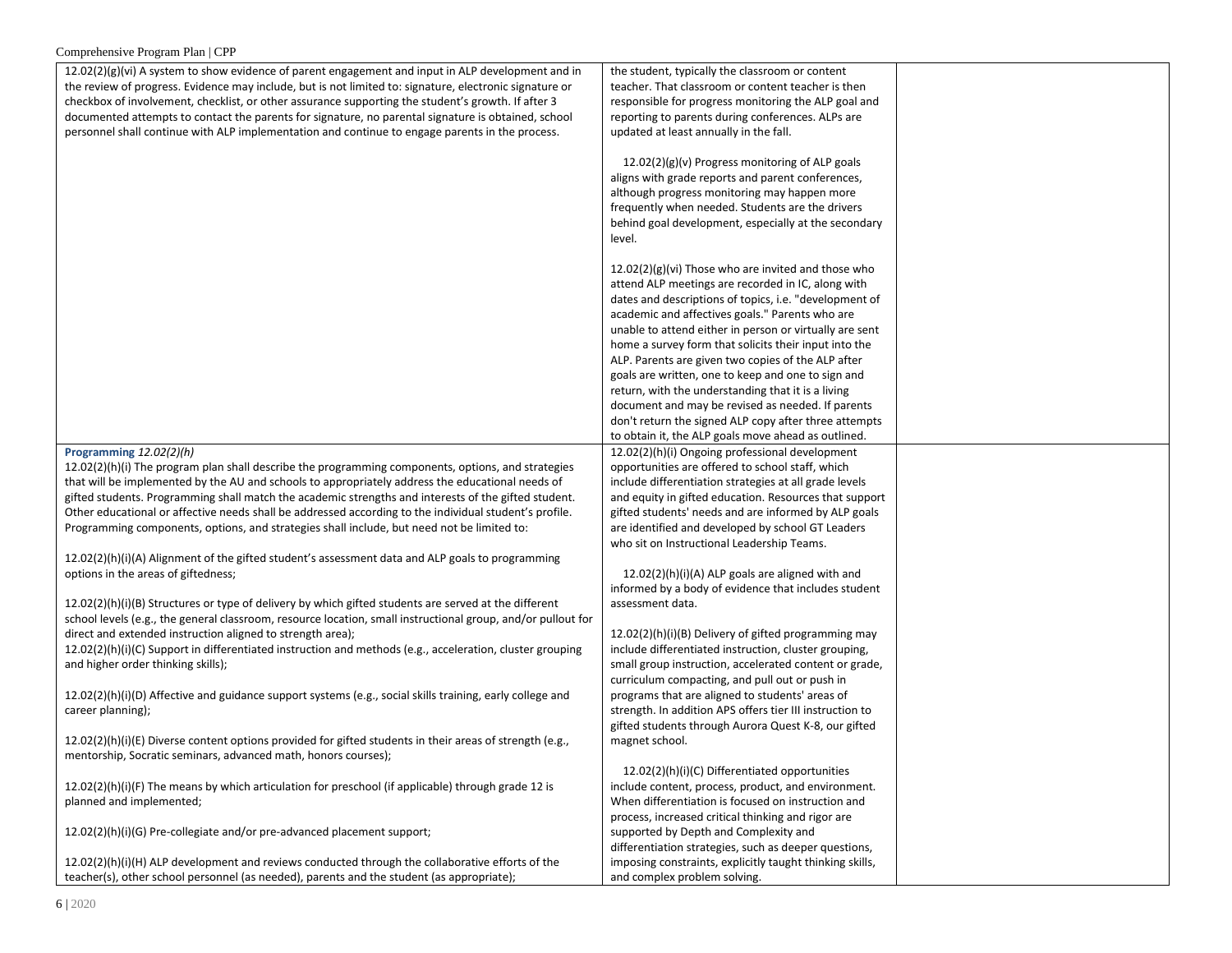12.02(2)(h)(i)(I) Post-secondary options available to gifted students.

**Evaluation and Accountability Procedures** *12.02(2)(i)*

including, but not limited to:

12.02(2)(h)(i)(J) Concurrent enrollment opportunities, if indicated by a gifted child's ALP or ICAP. To be considered in an ALP, the AU shall consider the student's need for appropriate concurrent enrollment, available options, funding, and requirement for administrative approval.

12.02(2)(h)(ii) Students identified with exceptional ability require provisions to develop the areas of strength over time. When underachievement and/or motivational issues are observed behaviors in a gifted student, the ALP team, child study team, or review team shall problem solve in collaboration with the family, the student, and appropriate staff.

accreditation process (e.g., annual UIP gifted education addendum, multi-district/BOCES summary, intervention progress monitoring data sources, ALP goals, and performance, district, and/or state assessment data). These methods include UIP elements such as annual gifted student performance target(s) and an action plan to meet the target(s) and a timeline to report on progress toward targets;

 12.02(2)(h)(i)(D) Gifted students are supported in classrooms through executive functioning strategies, and social emotional topics that are embedded into content. They may also receive information about gifted intensities and attendant coping strategies. Through digital badging, ICAP, career and college centers, and career fairs, they also explore options for their future college and career.

12.02(2)(h)(i)(E) Gifted students are offered honors classes, advanced placement courses, internships, concurrent enrollments, and mentoring.

12.02(2)(h)(i)(F) Gifted programming is available to all grade levels in APS from Pre-K through 12th.

12.02(2)(h)(i)(G) APS offers gifted students concurrent enrollment, advanced placement classes, and tuition reduction through partnership with CU Global.

 12.02(2)(h)(i)(H) ALPs are written and updated through a collaborative effort among teachers, parents, and students. Other school staff participate when appropriate.

12.02(2)(h)(i)(I) Gifted students may participate in concurrent enrollments and classes at Pickens Technical College.

12.02(2)(h)(i)(J) ALP goals include concurrent enrollment options when it is appropriate. Students who fully avail themselves of this opportunity can receive associate degrees at the time of their graduation.

12.02(2)(h)(ii) ALP goals are written collaboratively by teachers, students, and parents. Some goals are supported by additional staff, such as counselors, when behaviors and underachievement require problem solving and additional support and expertise. 12.02(2)(i)(i) Embedded within the district UIP are specific disaggregated metrics to support the

The comprehensive program plan shall describe the AU's procedures for evaluation and accountability 12.02(2)(i)(i) Unified improvement plan addendum methods by which gifted student performance is monitored and measured for continual learning progress and how such methods align with the state continuous improvement of gifted students. Metrics for these students include performance of state assessments, scheduling, and college and career success.

> 12.02(2)(i)(ii) Affective growth in gifted students may be monitored in a number of ways that include self assessment rubrics and checklists, frequent checkins with teacher, documentation of small action steps, assigned reading about gifted behaviors and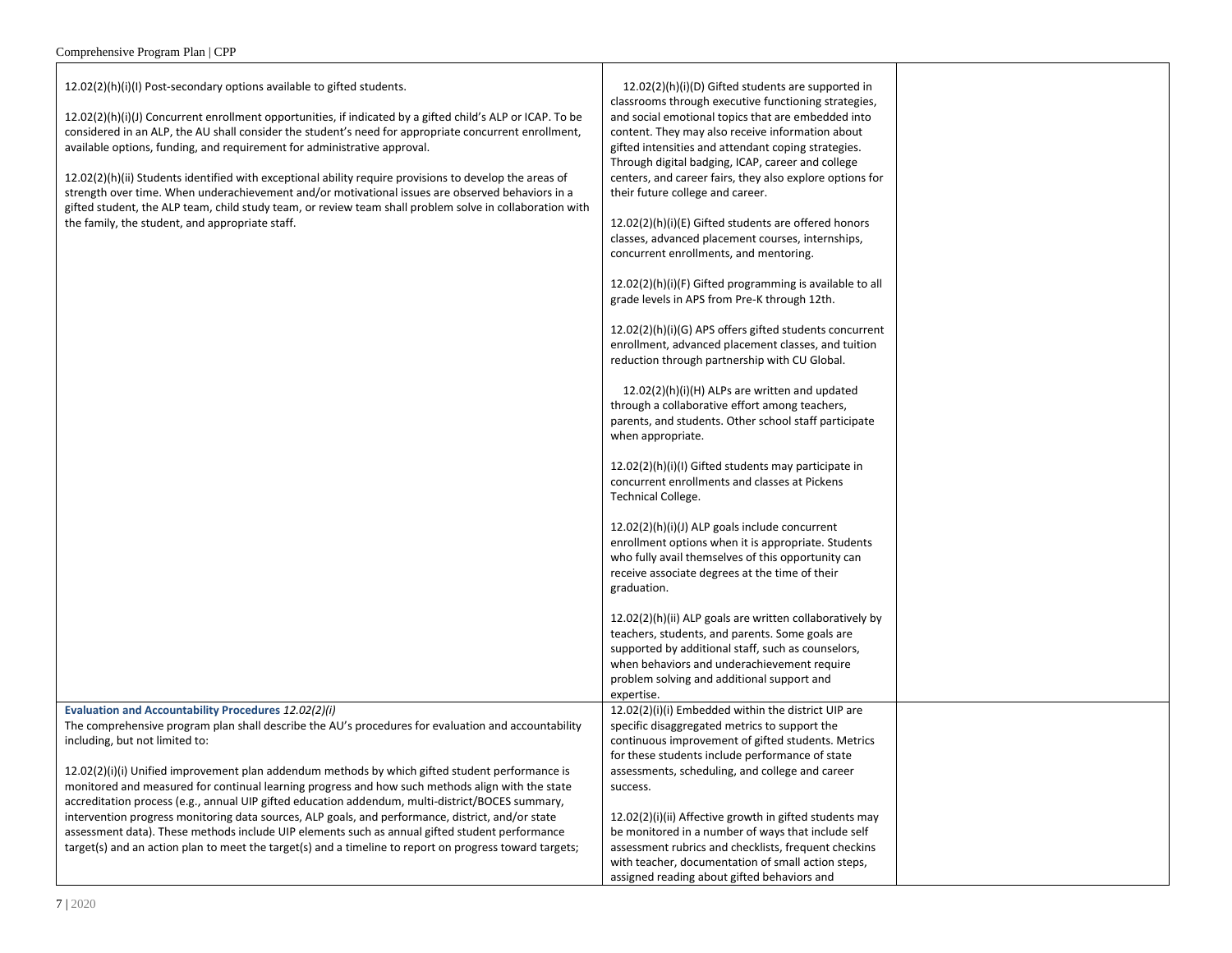| $12.02(2)(i)(ii)$ Methods by which student affective growth is monitored and measured for continual                                                                                              | challenges, strategies for self advocacy with practice                     |  |
|--------------------------------------------------------------------------------------------------------------------------------------------------------------------------------------------------|----------------------------------------------------------------------------|--|
| development (e.g., rubrics for personal journals and anecdotal data, student surveys, demonstration of                                                                                           | opportunities, and special interest projects.                              |  |
| self-advocacy, and student career and/or college plans);                                                                                                                                         |                                                                            |  |
|                                                                                                                                                                                                  | 12.02(2)(i)(iii) Through internal reporting and                            |  |
| 12.02(2)(i)(iii) Methods for ensuring that gifted student performance (achievement and growth) and                                                                                               | communication, as well as, external documents such                         |  |
| reporting are consistent with state accreditation and accountability requirements (i.e., disaggregation of                                                                                       | as the district UIP, APS creates reports and monitors                      |  |
| state assessment data for gifted students, identification of discrepancies in the data, goal setting and                                                                                         | metrics specific to gifted students. The district's                        |  |
| demonstration of achievement and growth); and                                                                                                                                                    | internal reporting system, Tableau, creates specific                       |  |
|                                                                                                                                                                                                  | reports and monitors metrics related to student                            |  |
| $12.02(2)(i)(iv)$ Methods for self-evaluation of the gifted program including a schedule for periodic                                                                                            | enrollment and performance. These reports can be                           |  |
| feedback and review (e.g., review of gifted policy, goals, identification process, programming<br>components, personnel, budget and reporting practices, and the impact of gifted programming on | disaggregated by race/ethnicity, school, grade, and<br>many other factors. |  |
| student achievement and progress); and                                                                                                                                                           |                                                                            |  |
|                                                                                                                                                                                                  | 12.02(2)(i)(iv) Gifted policies and programming are                        |  |
| $12.02(2)(i)(v)$ Methods by which parents, educators, and other required persons are informed about the                                                                                          | evaluated annually through an end of year report by                        |  |
| methods described in 12.02(2)(i)(i-iv) above.                                                                                                                                                    | the district team. This report includes achievement                        |  |
|                                                                                                                                                                                                  | and other data and is reviewed by district leadership                      |  |
|                                                                                                                                                                                                  | for efficacy and revision in April for the following year.                 |  |
|                                                                                                                                                                                                  | Parents and GT Leaders are surveyed during this time                       |  |
|                                                                                                                                                                                                  | period for their input into the report, as well.                           |  |
|                                                                                                                                                                                                  | Communication to parents is through phone (School                          |  |
|                                                                                                                                                                                                  | Messenger) and email. Gifted education is included in                      |  |
|                                                                                                                                                                                                  | the district wide climate survey.                                          |  |
| <b>Personnel 12.02(2)(j)</b>                                                                                                                                                                     | 12.02(2)(j)(i) District gifted education support consists                  |  |
| $12.02(2)(j)(i)$ The program plan shall describe the personnel who provide instruction, counseling,                                                                                              | of five staff members, including one coordinator and                       |  |
| coordination and other programming for gifted students. Personnel shall be knowledgeable in the                                                                                                  | four teachers on special assignment. The coordinator                       |  |
| characteristics, differentiated instructional methods and competencies in the special education of gifted                                                                                        | and one ToSA have a specialist endorsement in gifted                       |  |
| students. Qualified personnel with endorsement or an advanced degree in gifted education are                                                                                                     | education, and two ToSAs have a masters degree in                          |  |
| preferred in specific programs and classrooms consisting of mainly gifted students. Beginning with the                                                                                           | gifted education. This team participates in all state                      |  |
| 2010-2011 school year, every AU shall employ or contract with a person who is responsible for:                                                                                                   | and national gifted conferences (CAGT and NAGC),                           |  |
|                                                                                                                                                                                                  | often as presenters.                                                       |  |
| 12.02(2)(j)(i)(A) Management of the program plan;                                                                                                                                                |                                                                            |  |
|                                                                                                                                                                                                  | 12.02(2)(j)(i)(A) The coordinator manages the                              |  |
| 12.02(2)(j)(i)(B) Professional development activities, the purposes of which are:                                                                                                                | program plan with the support of Gifted and Talented                       |  |
| $12.02(2)(j)(i)(B)(l)$ To improve and enhance the skills, knowledge and expertise of teachers and other                                                                                          | team members and Department of Equity and<br>Learning staff.               |  |
| personnel who provide instruction and other supportive services to gifted students; and                                                                                                          |                                                                            |  |
|                                                                                                                                                                                                  | 12.02(2)(j)(i)(B) District gifted education staff                          |  |
| $12.02(2)(j)(i)(B)(II)$ To increase, to the extent practicable, the number of qualified personnel providing                                                                                      | provide ongoing professional development to                                |  |
| instruction to gifted students.                                                                                                                                                                  | administrators, teachers, and other staff members in a                     |  |
|                                                                                                                                                                                                  | number of areas that include traits and behaviors,                         |  |
| 12.02(2)(j)(ii) The AU shall make good faith effort to hire and retain on at least a halftime basis one                                                                                          | identification and ALP procedures, Depth and                               |  |
| qualified person to administer and monitor the implementation of the AU's gifted program.                                                                                                        | Complexity, executive functioning, CASEL                                   |  |
|                                                                                                                                                                                                  | competencies and SEL, deeper dive questioning and                          |  |
| $12.02(2)(j)(iii)$ Administrative units should consider employing sufficient personnel for ALP writing and                                                                                       | differentiation.                                                           |  |
| monitoring, and differentiated instruction for gifted students.                                                                                                                                  |                                                                            |  |
|                                                                                                                                                                                                  | $12.02(2)(j)(i)(B)(l)$ The above opportunities are                         |  |
| $12.02(2)(j)(iv)$ Administrative units should collaborate with universities and colleges for the                                                                                                 | available to all district staff members, including                         |  |
| development of qualified personnel.                                                                                                                                                              | content teachers.                                                          |  |
|                                                                                                                                                                                                  |                                                                            |  |
| $12.02(2)(j)(v)$ Personnel responsible for the instruction and learning of gifted students in core academic                                                                                      | 12.02(2)(j)(i)(B)(II) APS Gifted and Talented is                           |  |
| areas must meet the requirements under federal law for highly qualified teachers.                                                                                                                | exploring the possibility of micro-credentialing                           |  |
|                                                                                                                                                                                                  | through a partnership with CU Global, and frequently                       |  |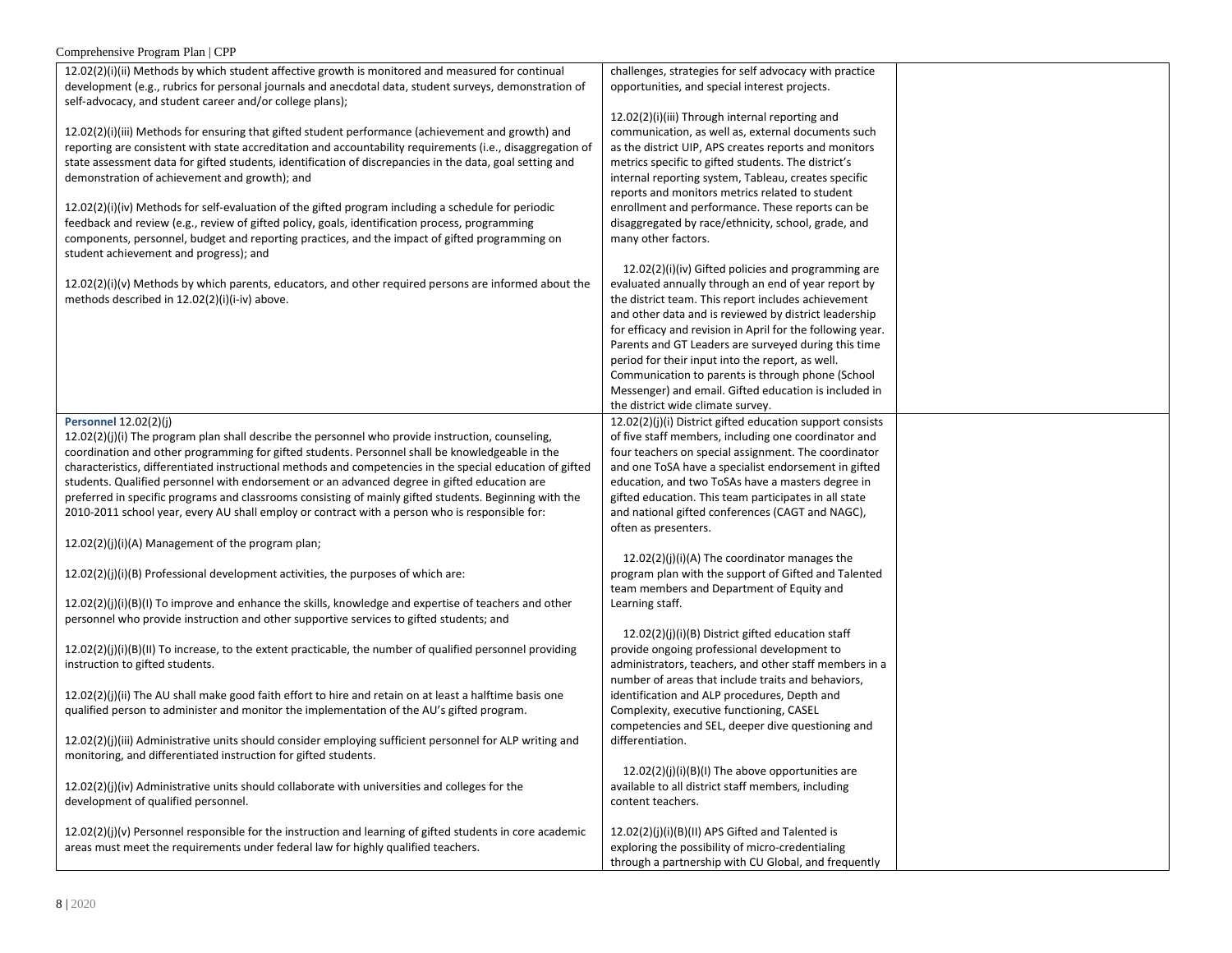| $\epsilon$ . The statement of $\epsilon$ is a sequence of $\epsilon$ is a sequence of $\epsilon$                                                                                                                                                                                                                                                                                                                                                                                                                                                                                                                                           |                                                                                                                                                                                                                                                                                                                                                                                                |  |
|--------------------------------------------------------------------------------------------------------------------------------------------------------------------------------------------------------------------------------------------------------------------------------------------------------------------------------------------------------------------------------------------------------------------------------------------------------------------------------------------------------------------------------------------------------------------------------------------------------------------------------------------|------------------------------------------------------------------------------------------------------------------------------------------------------------------------------------------------------------------------------------------------------------------------------------------------------------------------------------------------------------------------------------------------|--|
| 12.02(2)(j)(vi) Paraprofessionals may serve in supportive roles, but may not be the sole instructional<br>provider, nor may such paraprofessionals be funded using state gifted education funds.                                                                                                                                                                                                                                                                                                                                                                                                                                           | advocates staff participation in online courses offered<br>through CDE's Office of Gifted Education.                                                                                                                                                                                                                                                                                           |  |
| $12.02(2)(j)(vi)$ The program plan shall also indicate the content of and means by which the AU supports<br>the acquisition and/or improvement of the knowledge and competencies of personnel through<br>appropriate professional development relating to the instruction, programming and counseling for<br>gifted students. (e.g., induction and in-service programs, job-embedded training and coaching, gifted<br>education workshops or institutes and college coursework). Key topics should include, but need not be                                                                                                                | $12.02(2)(j)(ii)$ APS employs a full-time gifted education<br>coordinator. The district also employs four full-time<br>Teachers on Special Assignment that constitute the<br>district Gifted and Talented team.                                                                                                                                                                                |  |
| limited to, gifted characteristics and myths, differentiated instruction, affective needs, counseling,<br>content instructional options and advanced curricular strategies (e.g., higher order thinking strategies).                                                                                                                                                                                                                                                                                                                                                                                                                       | 12.02(2)(j)(iii) One or more GT Leaders in schools are<br>responsible for testing, identification, and writing<br>ALPs. They receive an annual stipend for this work.                                                                                                                                                                                                                          |  |
|                                                                                                                                                                                                                                                                                                                                                                                                                                                                                                                                                                                                                                            | 12.02(2)(j)(iv) APS partners with CU Global to offer<br>APS staff members reduced tuition.                                                                                                                                                                                                                                                                                                     |  |
|                                                                                                                                                                                                                                                                                                                                                                                                                                                                                                                                                                                                                                            | $12.02(2)(j)(v)$ Personnel serving gifted students in core<br>content areas are highly qualified.                                                                                                                                                                                                                                                                                              |  |
|                                                                                                                                                                                                                                                                                                                                                                                                                                                                                                                                                                                                                                            | 12.02(2)(j)(vi) Paraprofessionals in APS support gifted<br>students but do not serve in the primary instructional<br>role and are not funded through state gifted funds.                                                                                                                                                                                                                       |  |
|                                                                                                                                                                                                                                                                                                                                                                                                                                                                                                                                                                                                                                            | 12.02(2)(j)(vii) Ongoing professional development is<br>offered to district staff through the following means:<br>induction, Lead and Learn (administrators), Data<br>Driven Instruction days (all staff), and synchronous<br>and asynchronous courses specific to gifted education<br>through Performance Matters. Topics include traits<br>and behaviors, identification and ALP procedures, |  |
|                                                                                                                                                                                                                                                                                                                                                                                                                                                                                                                                                                                                                                            | ECEA, gifted education and equity, Depth and<br>Complexity, programming options for advanced<br>learners, and differentiation strategies for all content<br>and grade levels.                                                                                                                                                                                                                  |  |
| <b>Budget 12.02(2)(k)</b><br>$12.02(2)(k)(i)$ The AU shall include in the annual plan a budget for gifted education which reflects the<br>collaborative efforts of the AU and cost of implementing the program elements and the student goals<br>stated in the annual comprehensive program plan. The budget shall detail the funding committed by the<br>AU and funding requested from the Department. Funding committed by the AU shall be an amount<br>determined by the AU to contribute towards the AU's gifted student education program described in<br>the AU's program plan. Funds requested from the Department may be used for: | 12.02(2)(k)(i) The annual budget for the district's<br>Gifted & Talented program for 20-21 is 496,855.00<br>before the district midyear budget true-up to account<br>for pay raises & benefits price changes; this amount is<br>equal to 100% of the amount requested by the<br>department.                                                                                                    |  |
| 12.02(2)(k)(i)(A) Salaries for appropriately licensed and endorsed personnel primarily serving gifted<br>students (e.g., gifted education directors, coordinators, resource teachers, counselors and teachers of<br>gifted classrooms);                                                                                                                                                                                                                                                                                                                                                                                                    | 12.02(2)(k)(i)(A) Salary and benefits of gifted<br>education coordinator and appropriately licensed and<br>endorsed staff for gifted education programming are<br>included in the program budget; these costs total                                                                                                                                                                            |  |
| $12.02(2)(k)(i)(B)$ Professional development and training relating to gifted education;                                                                                                                                                                                                                                                                                                                                                                                                                                                                                                                                                    | approximately 77-80% of the total annual budget.                                                                                                                                                                                                                                                                                                                                               |  |
| 12.02(2)(k)(i)(C) Programming options and school counseling or affective guidance specific to gifted<br>students and their ALPs;                                                                                                                                                                                                                                                                                                                                                                                                                                                                                                           | 12.02(2)(k)(i)(B) National experts are contracted to<br>present professional learning on a host of topics that<br>include deeper dive questioning and executive                                                                                                                                                                                                                                |  |
| $12.02(2)(k)(i)(D)$ Materials used in instructional programming for gifted education; and                                                                                                                                                                                                                                                                                                                                                                                                                                                                                                                                                  | functioning. District staff present PD on differentiation<br>in elementary and secondary classrooms, gifted                                                                                                                                                                                                                                                                                    |  |
| 12.02(2)(k)(i)(E) Administrative costs (classified or grant fiscal staff), technology, and equipment<br>necessary for the education of gifted students up to ten percent for any one of these limited                                                                                                                                                                                                                                                                                                                                                                                                                                      | intensities, asynchronous development of gifted                                                                                                                                                                                                                                                                                                                                                |  |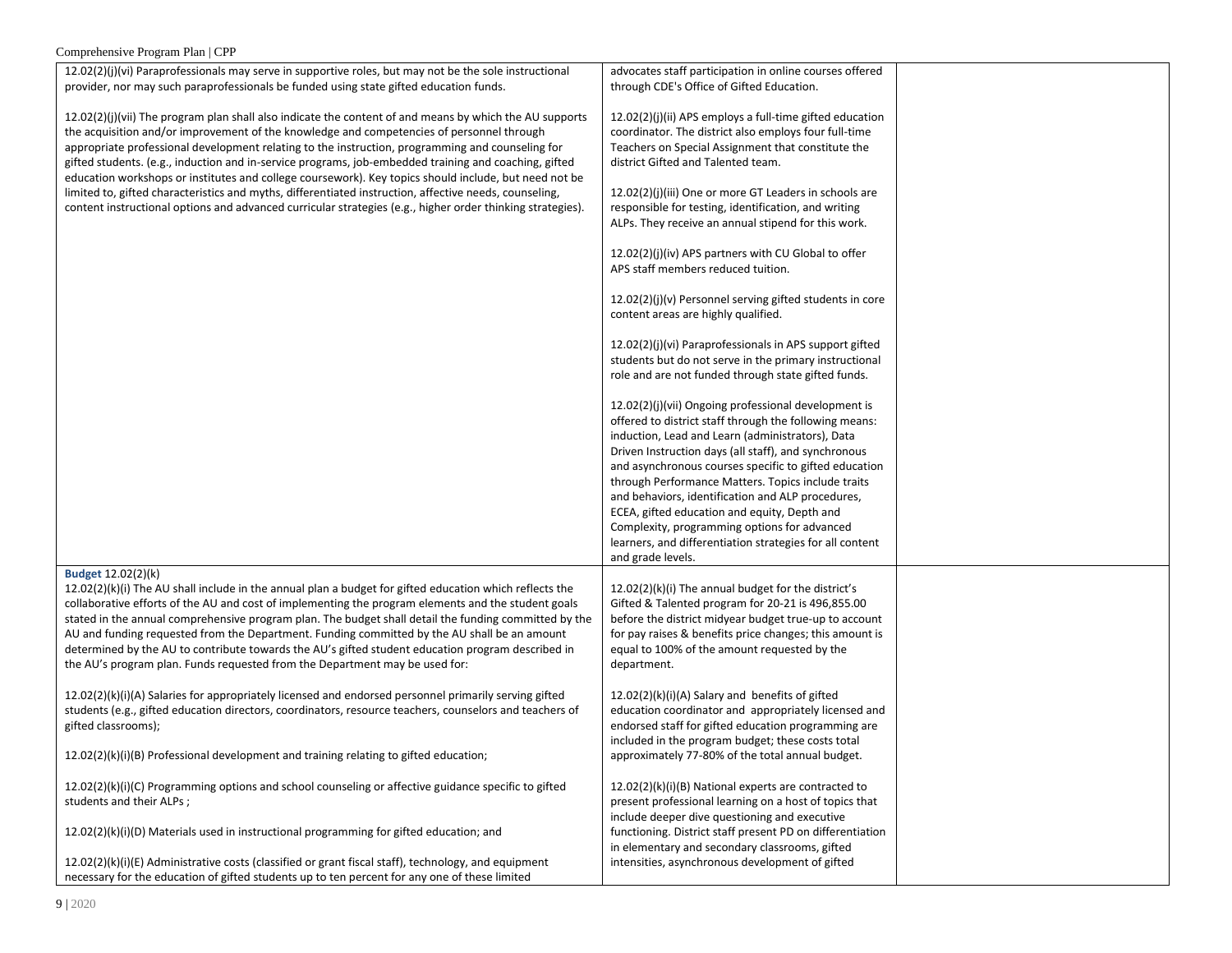| Comprehensive Program Plan   CPP                                                                                                                                                                                                                                                                                                                                                                                                                                                                                                                                                                                                                                                                                                                                                                                                                     |                                                                                                                                                                                                                                                                                                                                                                                                                                                                                                                                                                                                                                                                                      |  |
|------------------------------------------------------------------------------------------------------------------------------------------------------------------------------------------------------------------------------------------------------------------------------------------------------------------------------------------------------------------------------------------------------------------------------------------------------------------------------------------------------------------------------------------------------------------------------------------------------------------------------------------------------------------------------------------------------------------------------------------------------------------------------------------------------------------------------------------------------|--------------------------------------------------------------------------------------------------------------------------------------------------------------------------------------------------------------------------------------------------------------------------------------------------------------------------------------------------------------------------------------------------------------------------------------------------------------------------------------------------------------------------------------------------------------------------------------------------------------------------------------------------------------------------------------|--|
| expenditures, and, not to collectively exceed twenty percent of the total amount requested from the<br>Department.<br>12.02(2)(k)(ii) Administrative units may contract with other AUs to establish and maintain gifted student<br>programs (e.g., art, music, online coursework, and counseling) for the education of gifted children,<br>sharing costs of student programing in accordance with terms of a contract. This action is optional based<br>upon available AU resources, and subject to AU discretion. An AU with less than six children who need a<br>particular program may purchase services from one or more AUs that provide the appropriate gifted<br>education program for individual or groups of gifted students. Gifted education personnel in these AUs<br>shall collaborate on the content and monitoring of such contracts. | children, CASEL competencies, and culturally sensitive<br>traits and behaviors.<br>12.02(2)(k)(i)(C) When ALPs are written, counselors,<br>mental health staff, mentors, or other staff members<br>as is deemed appropriate may be included to support<br>the student's affective goals.<br>12.02(2)(k)(i)(D) Gifted programming resources for<br>teachers and students are available through the<br>Learning Resources Department. Among these are<br>Depth and Complexity materials, and literature for<br>teachers and students with a focus on academics and<br>SEL.<br>$12.02(2)(i)(i)(E)$ APS typically does not charge Gifted &<br>Talented Indirect or Administrative costs. |  |
|                                                                                                                                                                                                                                                                                                                                                                                                                                                                                                                                                                                                                                                                                                                                                                                                                                                      | 12.02(2)(k)(ii) Aurora Public Schools does not contract<br>with other AUs to provide gifted programming.<br>Resources are sufficient within the district to address<br>these needs.                                                                                                                                                                                                                                                                                                                                                                                                                                                                                                  |  |
| Record Keeping 12.05(1)<br>Financial records shall be kept in accordance with generally accepted principles of governmental<br>accounting. Recommended accounting principles are listed in the Financial Policies and Procedures<br>Handbook.                                                                                                                                                                                                                                                                                                                                                                                                                                                                                                                                                                                                        | You may simply check "yes" if you follow these<br>procedures. If you do not, please explain.<br>$X \square$ Yes                                                                                                                                                                                                                                                                                                                                                                                                                                                                                                                                                                      |  |
| $12.05(2)$ Inventory<br>An inventory shall be maintained of all equipment for which funding was received. These records shall<br>be maintained throughout the useful life of the equipment.                                                                                                                                                                                                                                                                                                                                                                                                                                                                                                                                                                                                                                                          |                                                                                                                                                                                                                                                                                                                                                                                                                                                                                                                                                                                                                                                                                      |  |
| 12.05(3) Student Education Records<br>The ALP documents shall be part of the student's cumulative education record.                                                                                                                                                                                                                                                                                                                                                                                                                                                                                                                                                                                                                                                                                                                                  |                                                                                                                                                                                                                                                                                                                                                                                                                                                                                                                                                                                                                                                                                      |  |
| 12.05(4) Confidentiality of Student Education Records<br>Individually identifiable records of students referred, assessed, evaluated, and/or served through<br>programming for gifted and talented students in any AU shall be held to be confidential and protected<br>in accordance with applicable federal and state laws and regulations. Student records that are collected<br>and/or stored electronically shall be held to current state law and FERPA regulations governing the<br>protection of personally identifiable information and the privacy interests of students.                                                                                                                                                                                                                                                                  |                                                                                                                                                                                                                                                                                                                                                                                                                                                                                                                                                                                                                                                                                      |  |
| 12.05(5) Maintenance and Destruction of Student Education Records<br>Gifted student education records and ALPs shall be maintained, retained and destroyed consistent with<br>the ongoing system of student record keeping established in the AU, including its member districts or<br>the Charter School Institute for student records, preschool (if applicable) through grade 12.                                                                                                                                                                                                                                                                                                                                                                                                                                                                 |                                                                                                                                                                                                                                                                                                                                                                                                                                                                                                                                                                                                                                                                                      |  |
| Procedures for Disagreement 12.06<br>The program plan shall describe procedures for resolving disagreements with parents/guardians, or<br>students in regard to identification, programming, and ALPs. The procedures for resolving<br>disagreements shall include, but need not be limited to: a method for the aggrieved individual to<br>express issues and concerns; a means to discuss disagreements in a timely manner with personnel<br>designated by the district with authority to resolve the disagreement. The procedures shall afford the<br>aggrieved individual notice of the decision giving rise to the dispute and an opportunity to be heard<br>before the decision is implemented. The procedures must be posted for ease of access by stakeholders.                                                                              | 12.06 Procedures for resolving disagreements with<br>parents, guardians, or students are outlined on the<br>Gifted and Talented APS website, and are also<br>included in the results letters that go out to parents<br>regarding identification determinations and ALPs. The<br>procedures include contact and timeline information,<br>and opportunities for the aggrieved to be heard<br>before a decision is made.                                                                                                                                                                                                                                                                |  |